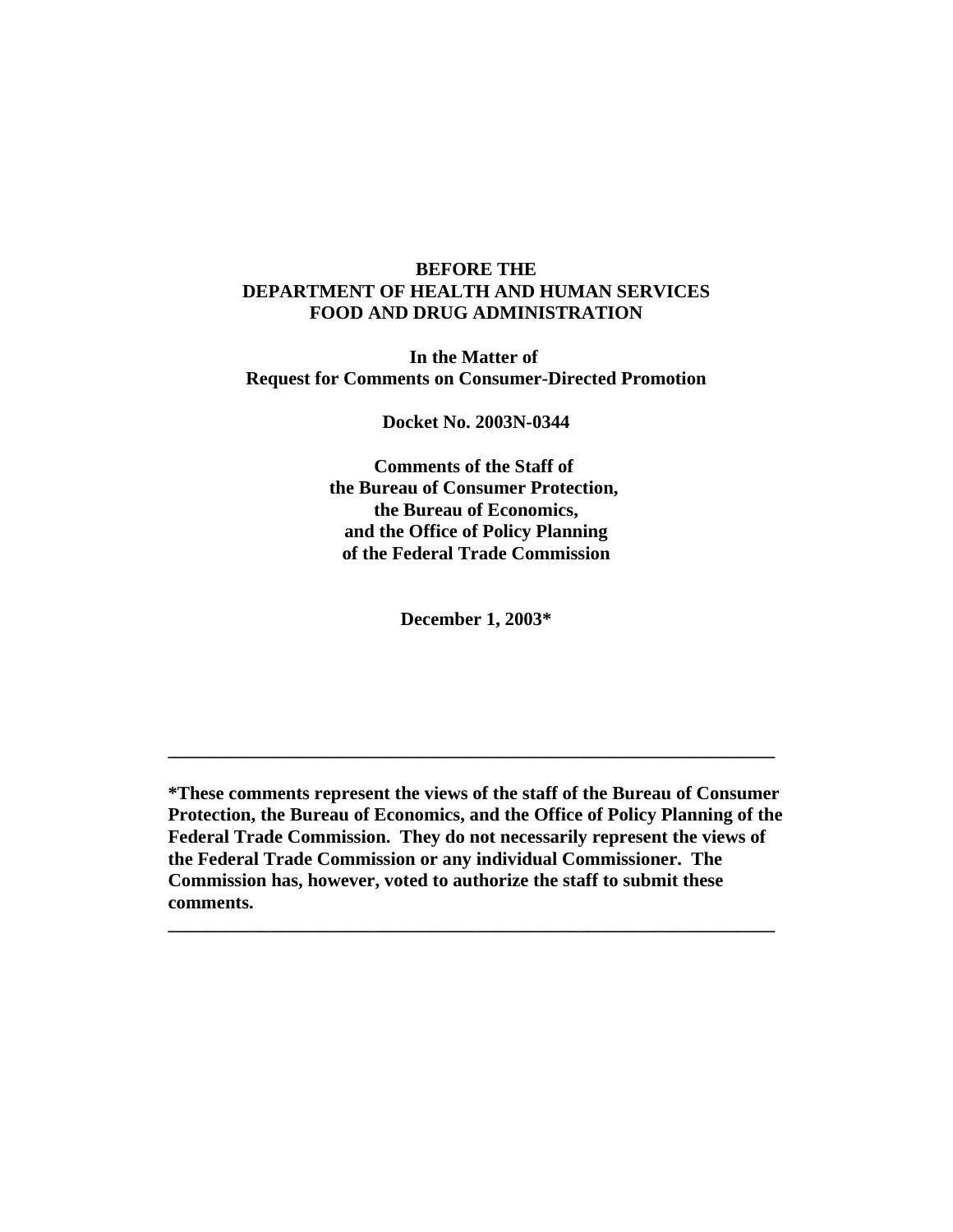### **I. Introduction**

The Food and Drug Administration has requested comments regarding the advertising of prescription drug products directly to consumers  $(DTC$  advertising).<sup>1</sup> Among other things, the agency announced that it "will consider its own research and the research of others to explore whether, and, if so, how, the agency's current regulatory approach should be modified, including whether the guidance on DTC broadcast advertisements should be withdrawn, continued, or modified to reflect the agency's current thinking."2 The staff of the Federal Trade Commission's Bureau of Consumer Protection, Bureau of Economics, and Office of Policy Planning (FTC staff) offer the following comments to assist the FDA in its deliberations.

The FTC enforces Section 5 of the Federal Trade Commission Act (FTC Act), which broadly prohibits "deceptive or unfair acts or practices in or affecting commerce."<sup>3</sup> In addition, Section 12 of the FTC Act more specifically prohibits the dissemination of false advertisements for foods, drugs, devices, services, or cosmetics.<sup>4</sup> The FDA and the FTC generally share jurisdiction over prescription drug advertising, although the FDA exercises primary responsibility for such advertising pursuant to a memorandum of understanding between the two agencies.5

One of the FTC's primary responsibilities is to bring law enforcement actions against

<sup>1</sup> 68 Fed. Reg. 47,920 (Aug. 12, 2003).

- $3 \t 15 \t U.S.C. \t § 45.$
- $^{4}$  15 U.S.C. § 52.

<sup>5</sup> Working Agreement Between FTC and Food and Drug Administration, 4 Trade Reg. Rep. (CCH) ¶ 9,851 (1971).

<sup>2</sup> *Id.* at 47,922.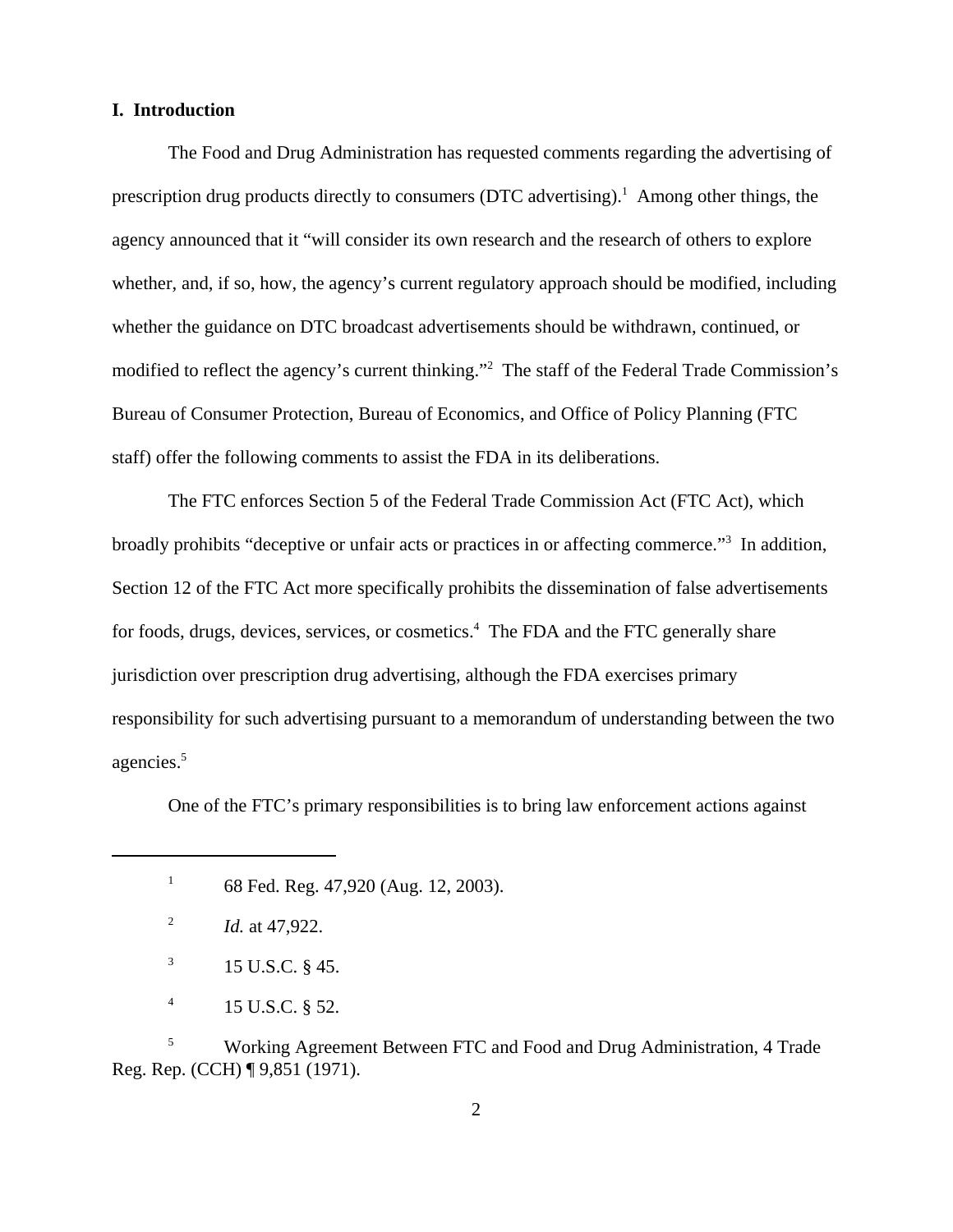deceptive practices in national advertising. The FTC considers the prevention of deceptive health-related advertising claims to be of utmost importance in promoting consumer welfare. The Commission thus has taken action in numerous cases involving deceptive health-related claims for foods, drugs, dietary supplements, and medical devices. Through these law enforcement activities and through research conducted in support of its mission, the FTC has developed considerable expertise in analyzing the role of advertising in conveying health-related information to consumers.

In addition to its law enforcement experience, the FTC staff also has examined the effect of advertising regulation on consumers and competition.<sup>6</sup> In particular, we have submitted comments to the FDA in response to previous requests for views on the economic impact of DTC advertising.<sup>7</sup> We appreciate the opportunity to share our views on DTC advertising with the FDA.

Truthful, non-misleading DTC advertising benefits consumers. It can empower consumers to manage their own health care by providing information that will help them, with the assistance of their doctors, make better-informed decisions about their treatment options. For

<sup>6</sup> *See, e.g.,* P. Ippolito & J. Pappalardo, *Advertising Nutrition & Health: Evidence from Food Advertising 1977-1997* (2002); P. Ippolito & A. Mathios, *Information and Advertising Policy: A Study of Fat and Cholesterol Consumption in the United States, 1977- 1990* (1996); J. Calfee & J. Pappalardo, *How Should Health Claims for Foods Be Regulated? An Economic Perspective* (1989); A. Masson & R. Steiner, *Generic Substitution and Prescription Drug Prices: Economic Effects of State Drug Product Selection Laws* (1985).

<sup>7</sup> *Comments of the Staff of the Bureau of Economics, the Bureau of Consumer Protection, and the Office of Policy Planning of the Federal Trade Commission in the Matter of Request for Comment on First Amendment Issues,* Docket No. 02N-0209 (2002); *Comments of the Staff of the Bureau of Consumer Protection and the Bureau of Economics of the Federal Trade Commission in the Matter of Direct-to-Consumer Promotion*, Public Hearing Docket No. 95N-0227 (1996) (hereafter "*FTC 1996 DTC Comment*"), *available at* www.ftc.gov/be/v960001.htm.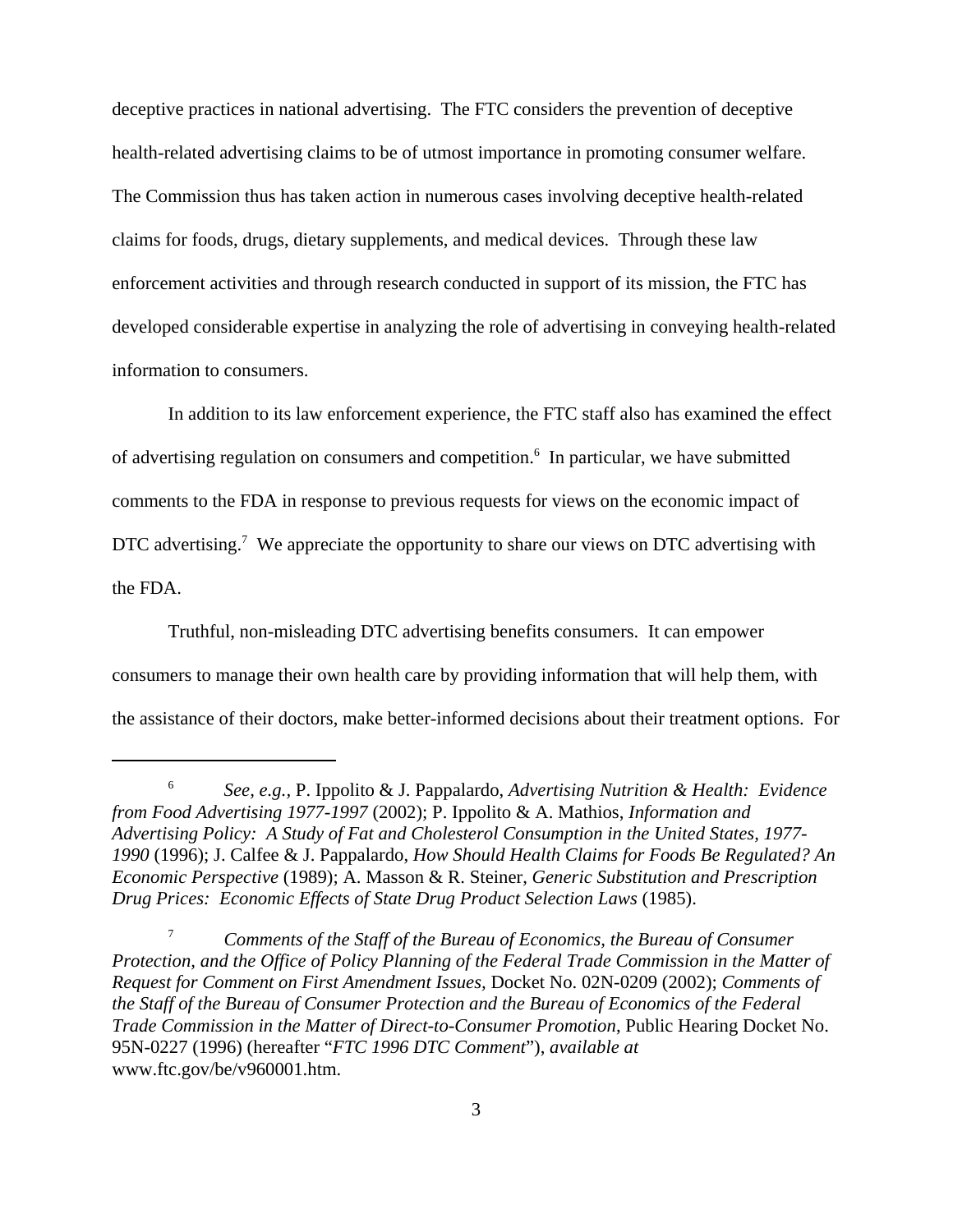example, advertisements can call consumers' attention to new drugs, help them communicate with medical professionals, spur them to get treatment, or serve as a reminder to take prescribed medication. Consumers receive these benefits from DTC advertising with little, if any, evidence that such advertising increases prescription drug prices. On the other hand, deceptive or misleading ads for prescription drugs can misinform consumers about the effectiveness of their medications.

In this comment, we analyze the overall economic effects of DTC advertising to assist the FDA in evaluating such advertising. We also make a number of suggestions about how the FDA's regulatory scheme for DTC advertising could be modified to communicate truthful, nonmisleading information in a manner that is easier for consumers to understand and access:

- The brief summary requirement for broadcast ads -- a major statement of drug risks along with adequate provision for more complete risk information -- should be retained, although consumers should be directed to a more useful source of more complete risk information than the FDA-approved product labeling.
- **Physical Example 3** The brief summary requirement for print ads should be consistent with the requirement for broadcast ads.
- The FDA should make clear that the fair balance requirement for DTC ads prohibits only ads that convey a deceptive impression of the risk and benefits from the overall presentation of information, rather than those that fail to achieve a mechanistic balance between risk and benefit information because they do not present such information with identical emphasis.
- Pharmaceutical manufacturers should be permitted to make truthful, non-misleading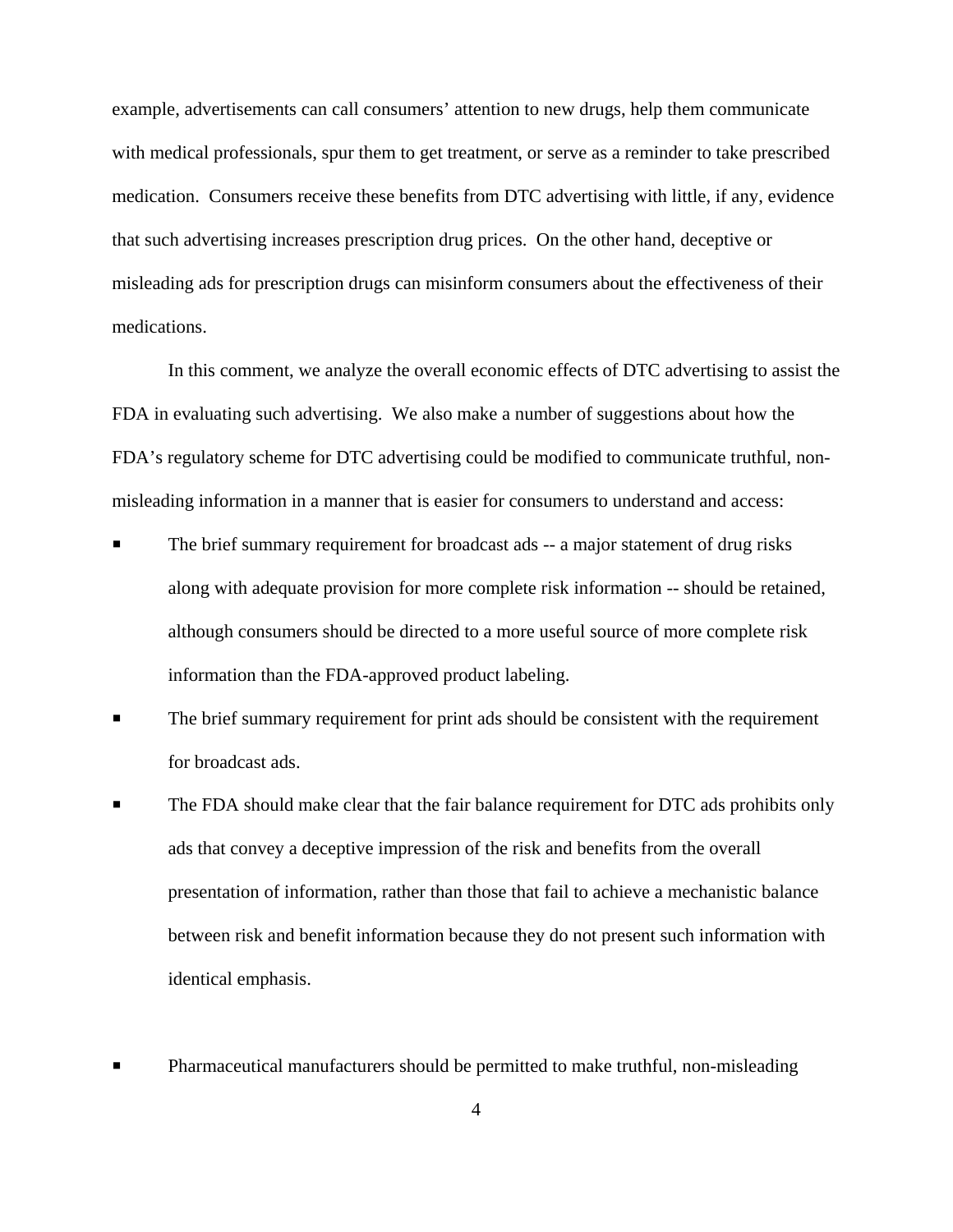price comparisons and other types of relative cost claims.

- The FDA should apply the same standards for endorsements and testimonials in DTC ads for prescription drugs as the FTC applies through its Guides Concerning the Use of Endorsements and Testimonials in Advertising to endorsements and testimonials for other products, including over-the-counter (OTC) drugs. In addition, as the FTC Guides undergo regulatory review, we encourage the FDA to submit comments on the use of endorsements and testimonials in DTC advertising.
- Internet advertising should be treated consistently with DTC ads in other media, and it would be beneficial if the FDA were to issue guidance addressing DTC ads available on the Internet.

The comment will first examine effects of DTC ads, specifically consumer and physician reactions and any demand effects. It will then analyze current DTC advertising regulations and offer recommendations on the brief summary requirement for both print and broadcast DTC ads. Finally, it discusses the fair balance requirement, comparative DTC advertising, endorsements and testimonials, and Internet advertising, as well as offers recommendations on these issues.

### **II. Effects of Direct-to-Consumer Advertising of Prescription Drugs**

Empirical evidence suggests that the FDA's current approach to regulating DTC advertising generally confers benefits on consumers. Survey evidence suggests that DTC ads have provided consumers with useful information about the drug options open to them, which, in turn, has empowered consumers to interact with their physicians more effectively. Studies of the impact of DTC advertising on demand do not support the conclusion that it has led to the increased use of inappropriate drugs or increased drug prices.

### **A. Consumer and Physician Reactions to DTC Advertising: Survey Evidence**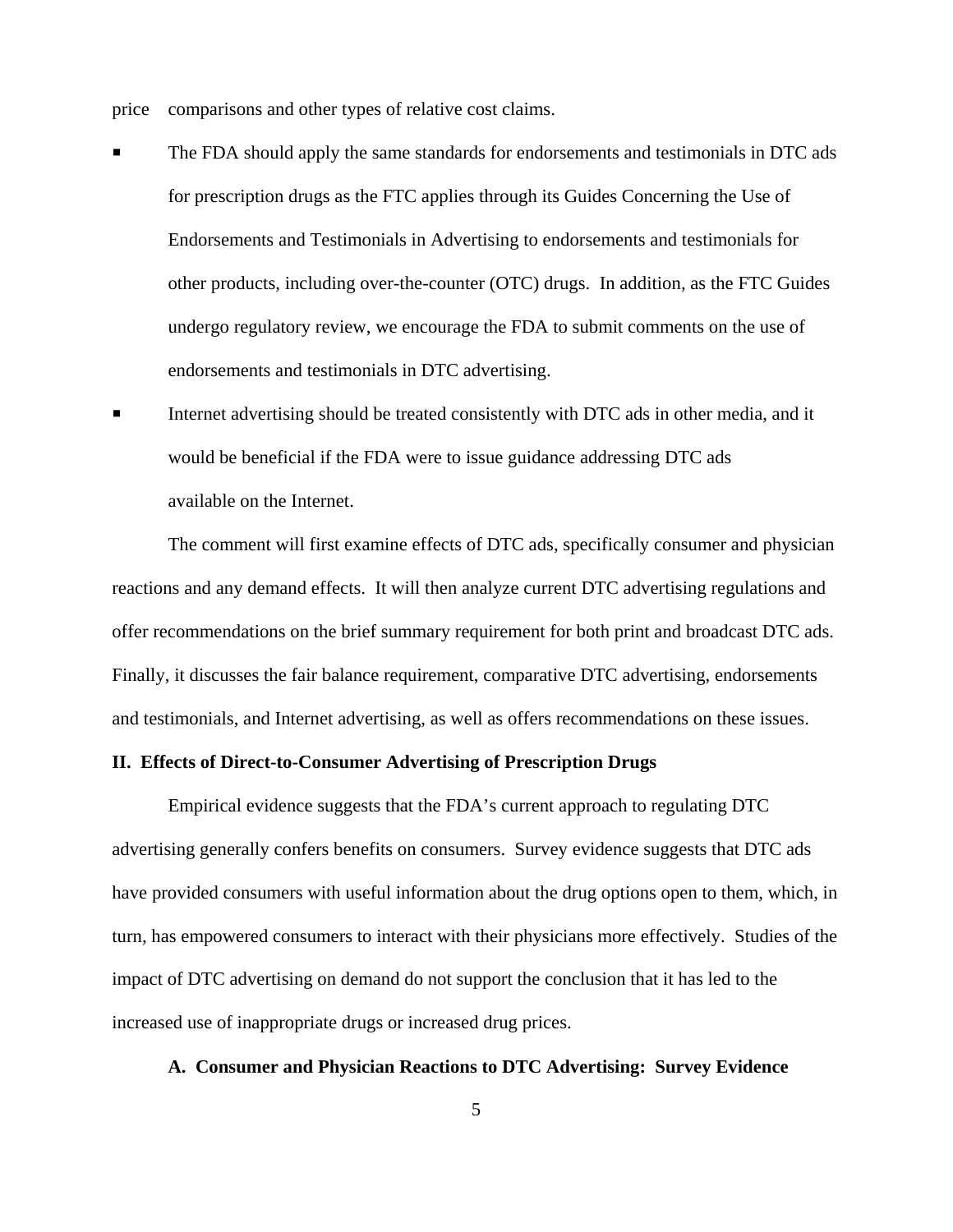Major surveys conducted to assess the effects of DTC advertising on consumer attitudes, experiences, and behavior include those by the FDA,<sup>8</sup> *Prevention*,<sup>9</sup> the Harvard/Harris National DTCA Survey,<sup>10</sup> the Henry J. Kaiser Family Foundation (Kaiser Family Foundation),<sup>11</sup> and the National Consumers League.<sup>12</sup> The general consensus from these and other surveys is that DTC advertising provides consumers with useful information, stimulates productive discussions between doctors and patients, and encourages consumers to learn more about previously undiagnosed conditions.

A consistent finding among the surveys is the significant degree to which DTC advertising provides consumers with useful information concerning their health. Ads achieve much of this informative role indirectly, by encouraging consumers to seek out more information from other sources about the advertised drug and the condition it ameliorates. In the 2002 FDA

<sup>8</sup> *See* K. Aikin (FDA), *The Impact of Direct-to-Consumer Prescription Drug Advertising on the Physician-Patient Relationship*, presentation for the U.S. Food and Drug Administration Center for Drug Evaluation and Research "Research on Consumer Directed Advertising" Public Meeting (hereafter, "DTC Public Meeting") (Sept. 22, 2003) (hereafter "FDA Survey"), *available at* www.fda.gov/cder/ddmac/aikin/index.htm.

<sup>9</sup> *Prevention*, *Fifth Annual Survey: Consumer Reaction to DTC Advertising of Prescription Medicines* (2002/2003); *see also* E. Slaughter (Rodale, Inc.), *Consumer Reaction to DTC Advertising of Prescription Medicines 1997 to 2000: A Six-Year Tracking Study from Prevention and Men's Health Magazine*, presentation for DTC Public Meeting (Sept. 22, 2003), *available at* www.fda.gov/cder/ddmac/P1Slaughter/index.htm.

<sup>10</sup> J. Weissman (Mass. Gen. Hosp. Institute for Health), *Consumer and Physician Reports on the Health Effects of DTCA*, presentation for DTC Public Meeting (Sept. 22, 2003), *available at* www.fda.gov/cder/ddmac/P1weissman/index.htm.

<sup>11</sup> M. Brodie, (The Henry J. Kaiser Family Foundation), *Understanding the Effects of Direct-to-Consumer Prescription Drug Advertising,* (Nov. 2001).

<sup>&</sup>lt;sup>12</sup> L. Golodner (National Consumers League), *Effectiveness of and Attitudes Toward Medication Advertising*, presentation for DTC Public Meeting (Sept. 22, 2003), *available at* www.fda.gov/cder/ddmac/P1golodner/index.htm.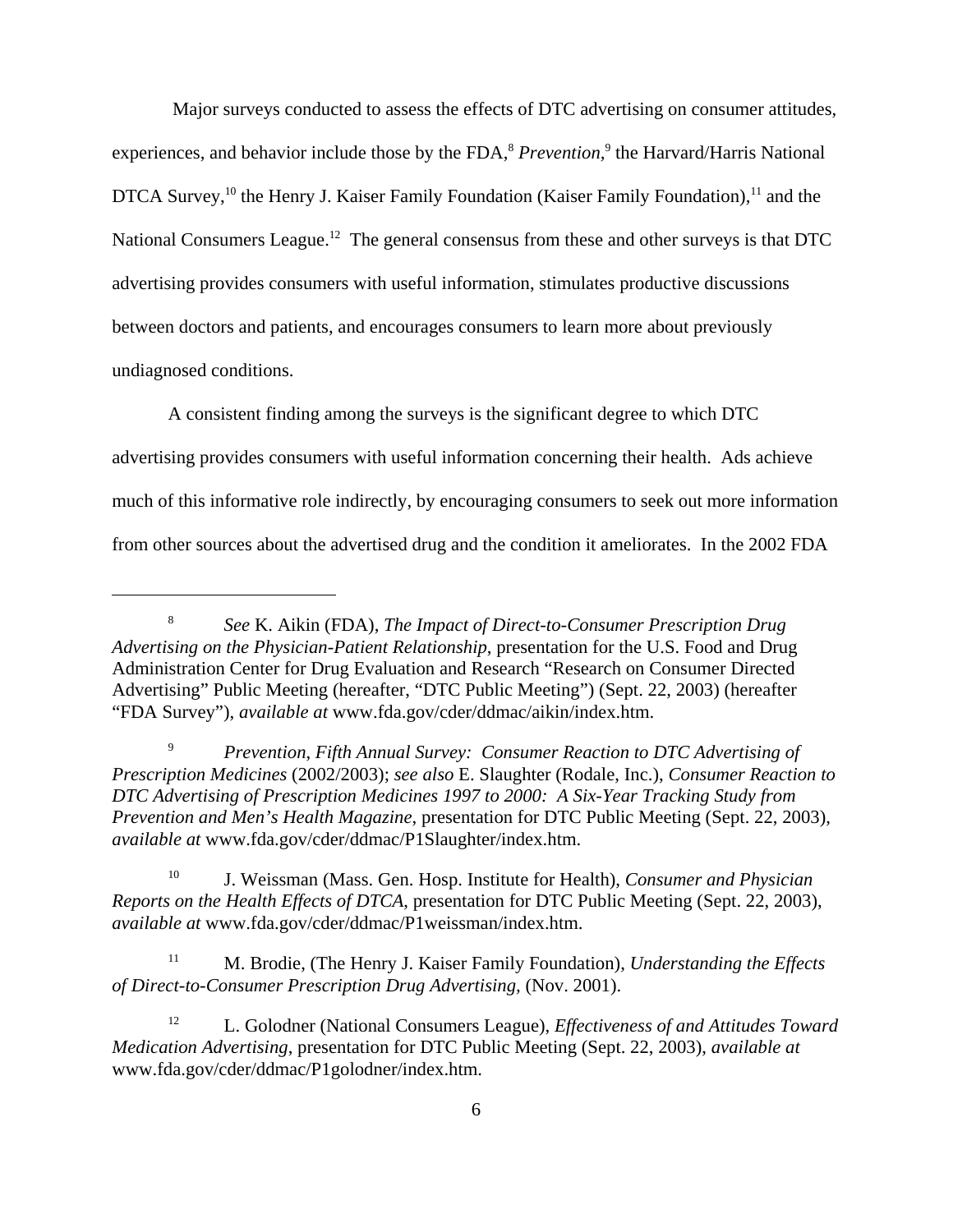survey, 43% of patients who recalled seeing a DTC ad said that it caused them to look for more information through a variety of sources, the most important of which was their own doctor.<sup>13</sup> Significant numbers also reported seeking information from their pharmacist and from friends and relatives.<sup>14</sup> In what will no doubt be an increasingly important source, the percentage of consumers seeking information on the Internet as a result of viewing a DTC ad increased from 18% in 1999 to 38% in 2002<sup>15</sup> Also, DTC ads may generate information searches in other ways. For example, someone who sees a DTC ad may talk about the drug with a friend or relative with the relevant condition, $16$  and that friend or relative may then consult a doctor.

Other surveys also report a positive consumer response to DTC ads. The *Prevention* survey found that viewing a DTC ad led 33% of consumers to initiate discussions with their physicians.17 The corresponding figure in the consumer survey conducted by the Kaiser Family Foundation was 30%.<sup>18</sup> Especially noteworthy is the role of DTC ads in prompting consumers to consult their physicians for a previously undiagnosed condition. In the FDA survey, 18% of the patients surveyed said DTC ads caused them to talk to their physician about a specific medical

<sup>14</sup> *Id.*

<sup>15</sup> *Id.* The *Prevention* survey reports that 55% of consumers have consulted online sources for health information. *Prevention*, *supra* n.9.

<sup>16</sup> *See, e.g.,* G. Kassan (Parade Magazine), *Compliance, Caregivers and the Consumer,* presentation for DTC Public Meeting (Sept. 23, 2003), *available at* www.fda.gov/cder/ddmac/p7kassan/indexplain.htm (finding that 41% of caregivers who recalled seeing DTC ad showed or discussed the ad with someone who had the condition; 45% of sufferers shown a DTC ad by a caregiver were likely to show or discuss the ad with someone else with the condition).

<sup>17</sup> *Prevention*, *supra* n.9.

<sup>18</sup> Kaiser Family Foundation, *supra* n.11.

<sup>13</sup> FDA Survey, *supra* n.8.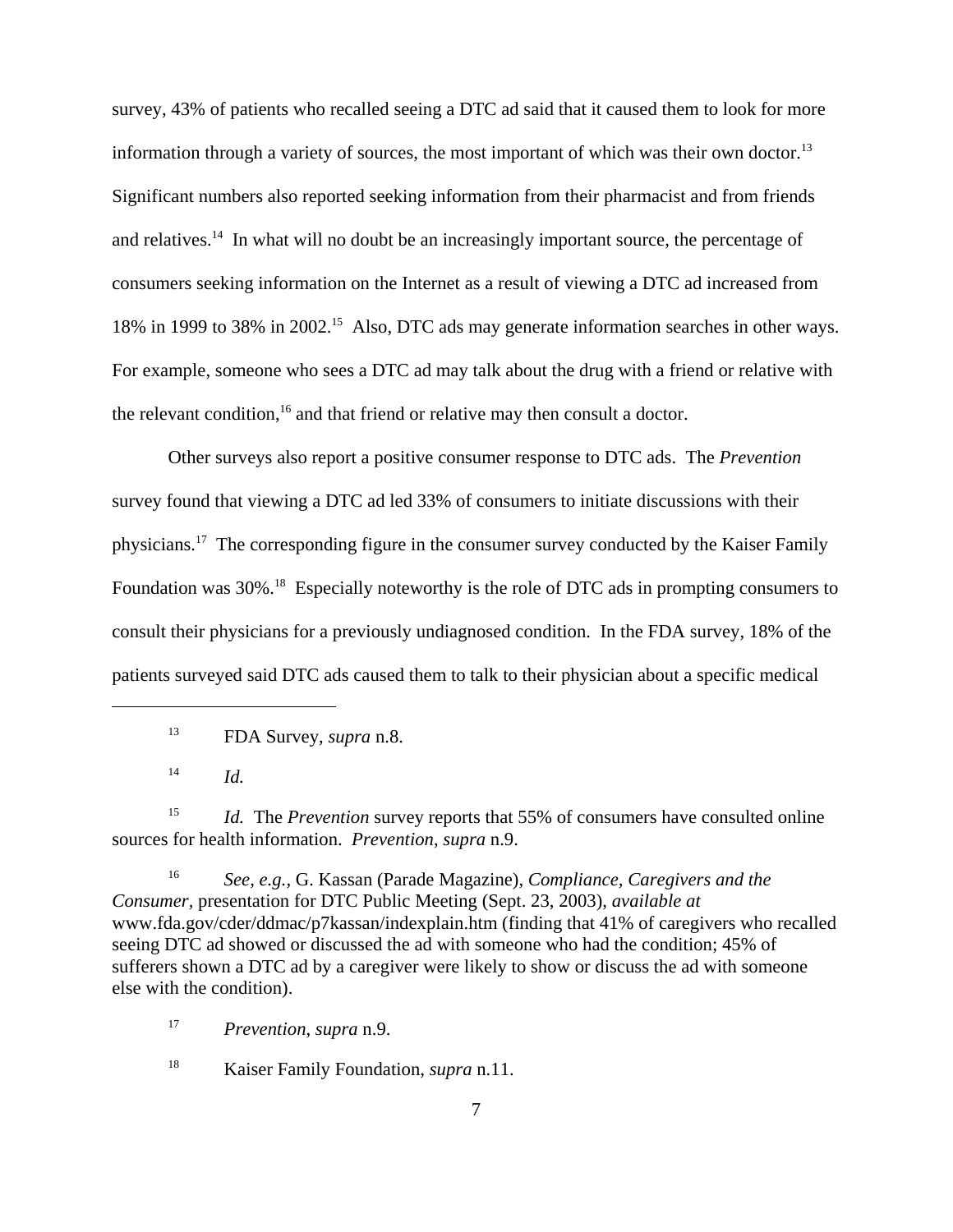condition or illness for the first time.<sup>19</sup> In the Harvard/Harris survey, 25% of consumers reported that the office visits prompted by a DTC ad resulted in a "new diagnosis."<sup>20</sup>

When asked about the overall effect of DTC advertising on their patients and their practice, doctors were fairly evenly divided as to whether they viewed DTC advertising positively (40%), neutrally (27%), or negatively (33%).<sup>21</sup> However, in response to more specific questions about their experiences and interactions – questions more likely to shed light on the actual effects of DTC advertising – physicians' answers suggested positive effects for patients from DTC advertising. For example, the most comprehensive physician survey, the FDA Physician Survey conducted in 2002, confirmed the informative role of DTC ads. The survey found that 73% of physicians surveyed agreed "strongly" or "somewhat" with the statement that patients who saw a DTC ad asked more thoughtful questions during their visits.<sup>22</sup> A majority

<sup>22</sup> K. Aikin, *FDA's physician survey on DTC Rx drug ads shows health benefits*, CDER News Along the Pike, Vol. 9:1 (Feb. 21, 2003), available at www.fda.gov/cder/pike/JanFeb2003.htm#Survey.

<sup>19</sup> FDA Survey, *supra* n.8. This represents a significant drop from the corresponding 27% figure reported for the 1999 survey.

<sup>20</sup> Weissman, *supra* n.10.

<sup>21</sup> FDA Survey, *supra* n.8. Until 1992, the American Medical Association was opposed to product-specific DTC advertising. As such advertising became more common, however, the AMA reassessed its position. It recently testified that responsible DTC advertising can have a positive impact on health care if it is accurate and educational to consumers, balances benefits and risks, and promotes good health outcomes. The AMA also stated that it would like to see more independent research on DTC advertising, particularly, on its impact on the patientphysician relationship and on health outcomes and costs. DTC advertising is a controversial issue for AMA members, who recognize its positive effects but have concerns about some aspects of the advertising. *See Prepared Statement of the American Medical Association before the Senate Special Committee on Aging* (July 22, 2003), *available at* http://aging.senate.gov/hr105nn.pdf.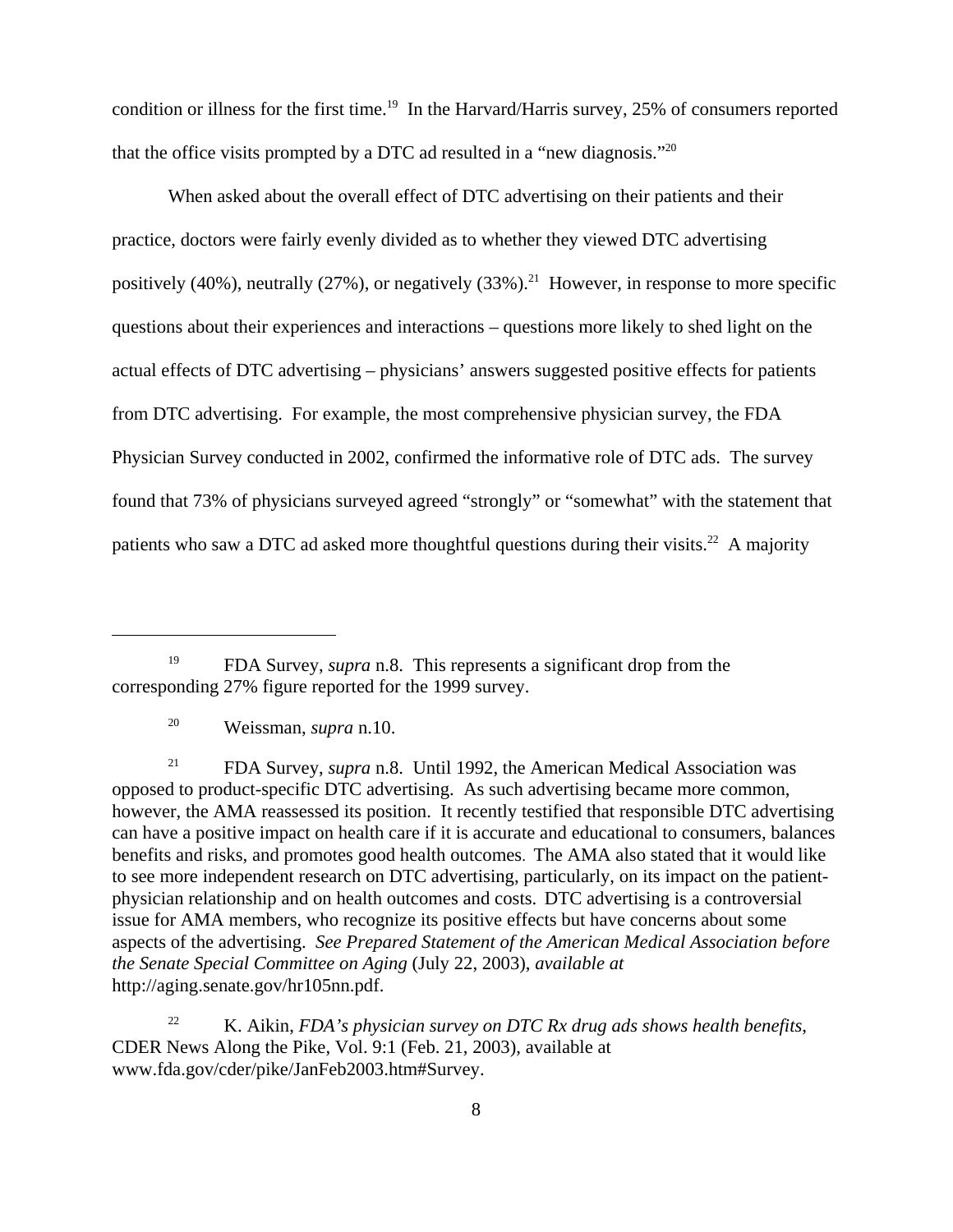agreed that DTC ads promoted better awareness of both potential problems and alternative treatments among patients. $^{23}$ 

Although survey evidence does not show that DTC advertising causes significant problems for the doctor-patient relationship, physicians had mixed views about whether DTC ads generally improved their interactions with patients. For example, in response to the question whether there were beneficial effects on patient interaction from DTC advertising, 41% of the physicians responded "yes" and 59% responded "no."24 However, a large majority of physicians surveyed by the FDA (82%) reported that the DTC ads did not adversely affect their interactions with the last patient they treated who discussed an advertised prescription drug.<sup>25</sup> Of those that did report a negative effect, the most frequently cited problem (by 41% of the physicians) was the extra time spent correcting misimpressions caused by the DTC ad.26

Notably, an important concern regarding DTC ads – that they lead to inappropriate prescribing – fails to find support in the surveys. Of physicians reporting a negative effect from DTC ads in the FDA study, only 5% listed "pressure to prescribe" as one of the reasons.<sup>27</sup>

 $^{25}$  *Id.* 

<sup>26</sup> *Id.* The next most common problem, cited by 26% of the physicians, was "drug" not needed/did not have condition."

<sup>27</sup> *Id.* Although a significant share of physicians reported perceiving some "pressure" to prescribe the advertised drug -- 52% of all general practitioners and 42% of specialists -- the overall pattern of responses to the FDA survey, and to the others discussed in the text, indicates that the majority of physicians view such pressures as relatively light. For example, only 8% stated that the patient tried to "influence the course of treatment in a way that

<sup>23</sup> FDA Survey, *supra* n.8.

<sup>&</sup>lt;sup>24</sup> *Id.* "No" responses included those physicians who did not believe that the ads had any effect, either positive or negative, as well as physicians who believed the advertising had a negative effect.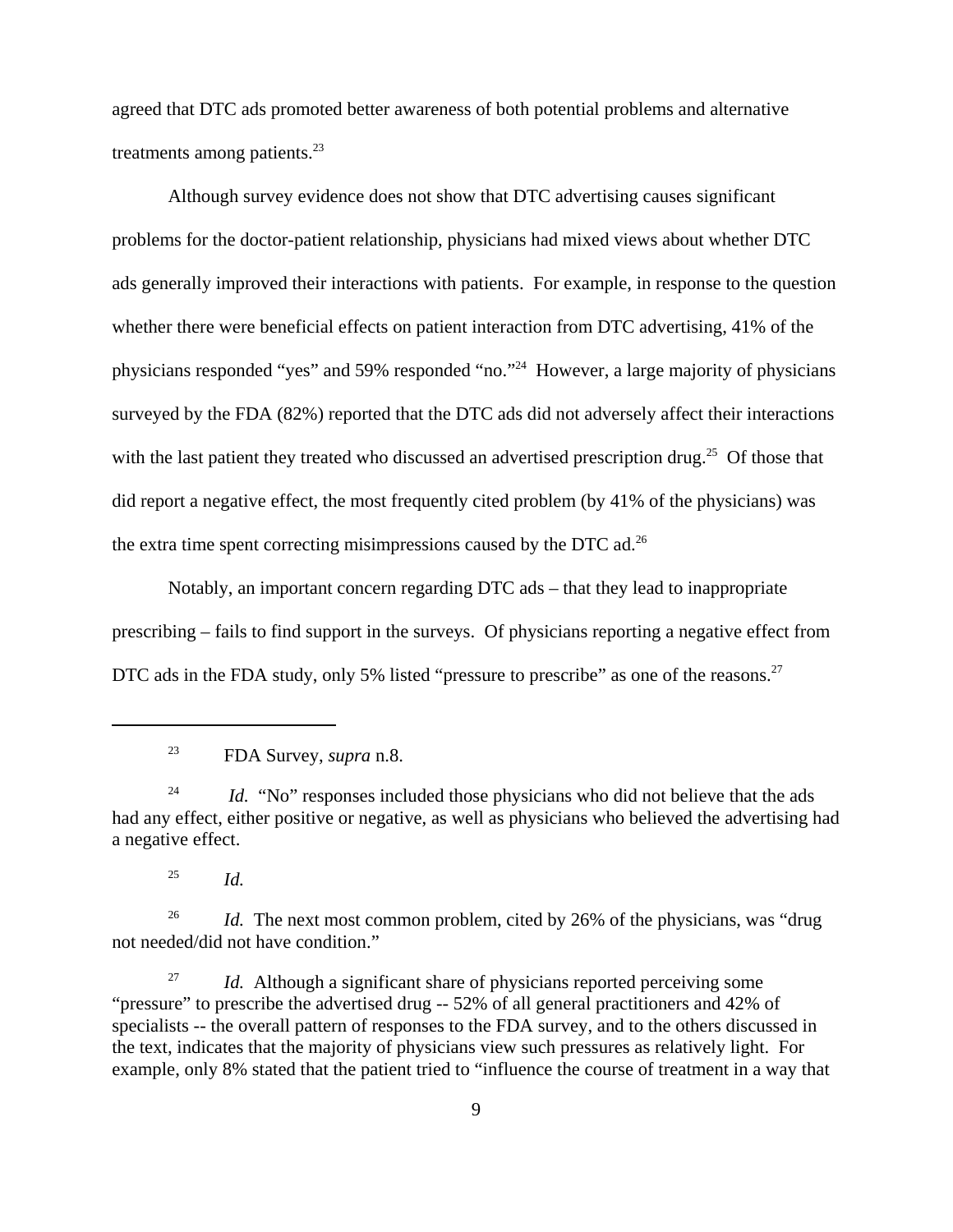Overall, over 94% of the physicians stated that the DTC-advertised drug they prescribed was at least as effective as alternative drugs.<sup>28</sup>

The surveys do reflect physicians' concerns about what they see as the tendency of DTC ads to foster misimpressions among patients. The most frequently cited concern raised in the FDA physician survey was the tendency of DTC ads to convey the benefits of a drug more effectively than its drawbacks.<sup>29</sup> In addition, a significant number of physicians in the Harvard/Harris survey reported that DTC ads reduced their patients' confidence in them.<sup>30</sup> Despite these negative assessments, the physician surveys overall indicate that DTC ads generate a number of important benefits for patients, and that these benefits tend to outweigh the drawbacks.<sup>31</sup>

would have been harmful to him or her." *Id.*

<sup>28</sup> Weissman, *supra* n.10. Overall, a prescription drug was prescribed in 39% of the visits involving a patient who requested a drug they saw advertised. The resulting drug prescribed was the "most effective" in 46.1% of the visits, and was "as effective" in 48.4%. In 5.5% of visits, a particular drug was prescribed although "other drug/treatment options were more effective; but [the physician] wanted to accommodate [the] patient's request." *Id.*

<sup>29</sup> FDA Survey, *supra* n.8.

<sup>30</sup> Weissman, *supra* n.10.

<sup>31</sup> Moreover, some physician groups support DTC advertising because of its potential to reach important subgroups in the population that tend to be less informed about relevant health options. For example, the National Medical Association, representing African-American physicians, issued a statement generally supporting DTC advertising, based on a survey of its members, in part because of the role of DTC ads in educating patients about disease and treatment options. National Medical Association, *Position Statement of the National Medical Association on Direct to Consumer Advertising* (June 2002). Similarly, a representative of the National Alliance for Hispanic Health has testified in favor of DTC advertising. J. Delgado, *Recent Developments Which May Impact Consumer Access to, and Demand for, Pharmaceuticals*, *Prepared Witness Testimony: The Committee on Energy and Commerce* (June 13, 2001).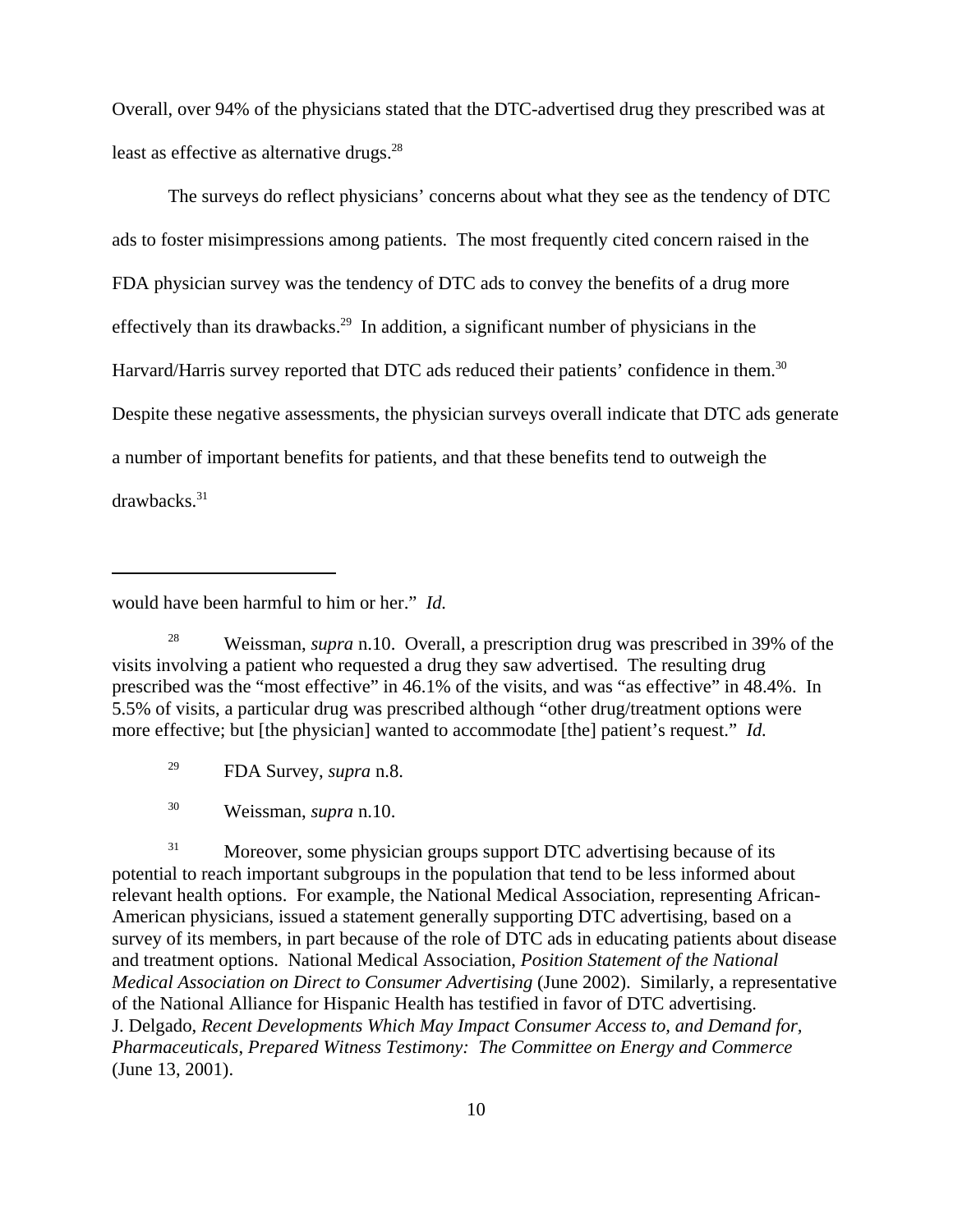### **B. Demand Effects of DTC Advertising**

Analysts have used extensive market data to shed light on two important questions concerning DTC advertising: (1) does it increase drug prices to consumers? and (2) does it encourage the consumption of drugs that are unnecessary or more expensive than available substitutes that are not advertised? A combination of data and methodological shortcomings have so far frustrated attempts to answer these questions. Nevertheless, the existing empirical analyses provide little or no basis to conclude that DTC advertising increases the price of drugs to consumers or encourages consumption of inappropriate drugs.

There have been no well-controlled econometric tests of the hypothesis that firms pass on the costs of DTC advertising through higher prices. Such studies are the best test of such a hypothesis. A number of less formal analyses, however, suggest that DTC ads have little or no price-increasing effect, although the lack of adequate controls rule out any definitive inferences from them. $32$ 

<sup>&</sup>lt;sup>32</sup> Manning and Keith, writing on behalf of Pfizer, report that a rank ordering of brands according to DTC spending was not related to percentage increases in cost per prescription. R. Manning & A. Keith, *The Economics of Direct-to-Consumer Advertising of Prescription Drugs*, published by Pfizer Inc. in Economic Realities in Health Care Policy, 20:1, at 3-9 (June 2001). Calfee *et al.* note that statin drugs, among the leaders in DTC advertising, have exhibited a relatively low price increase of 7% in real terms between 1995 and 2000. J. Calfee *et al.*, *Direct-to-Consumer Advertising and the Demand for Cholesterol-Reducing Drugs*, XLV J.L. & Econ. 677 (Oct. 2002).

These types of studies are largely observational and do not account for other factors that may influence the price of prescription drugs. Calfee, for example, notes the downward pressure on the price of statins due to the emergence of generics -- an important consideration in analyzing price changes in other prescription drug markets as well. J. Calfee, *Public Policy Issues in Direct-to-Consumer Advertising of Prescription Drugs*, J. Pub. Pol'y & Marketing 179 (Fall 2002).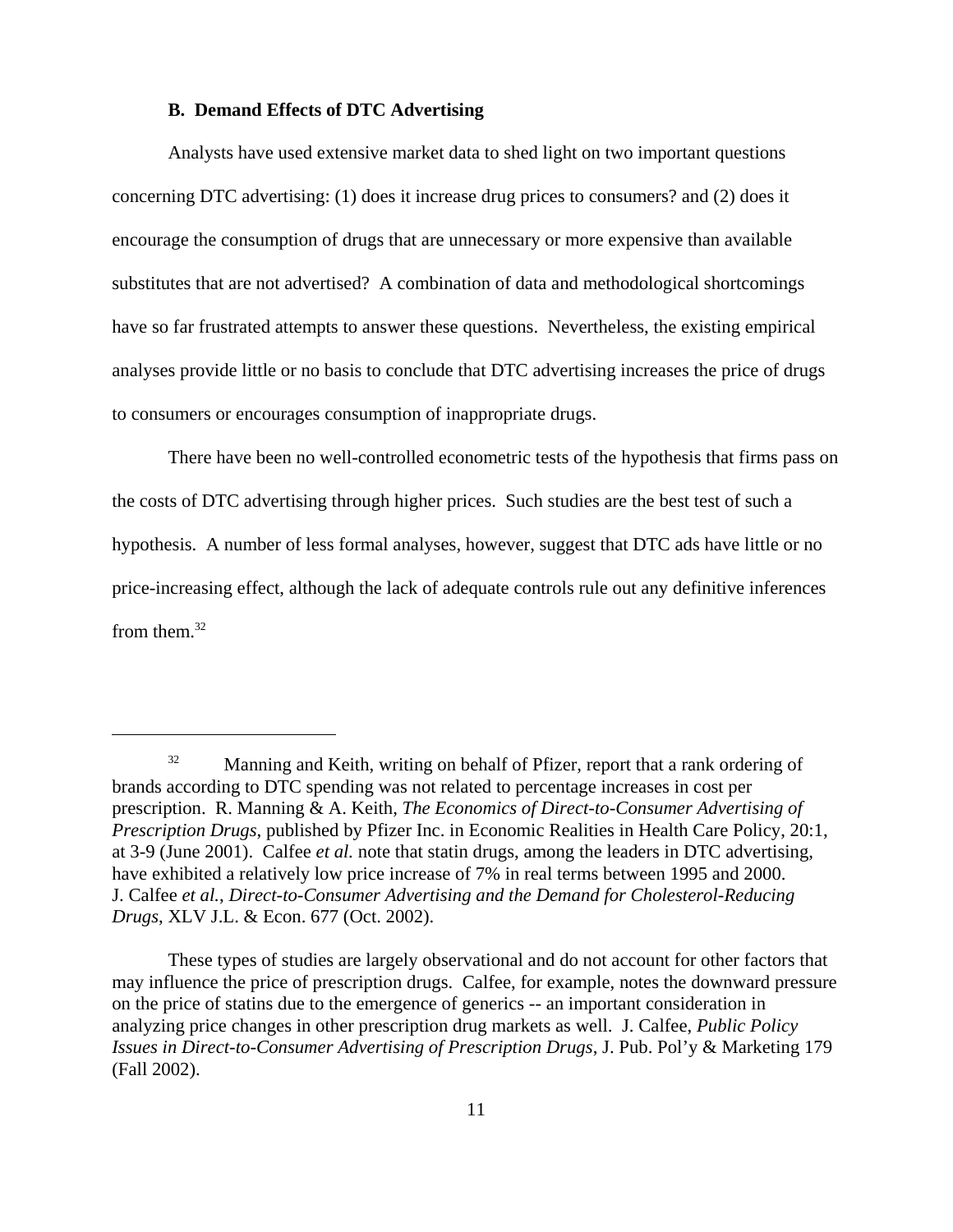DTC advertising accounts for a relatively small proportion of the total cost of drugs, which reinforces the view that such advertising would have a limited, if any, effect on price. For example, while spending on DTC advertising has risen dramatically, it still represents only a small percentage of total sales. In 1996, spending on DTC television and print advertising amounted to \$791 million and 1.2% of overall prescription drug sales. By 2000, spending on such advertising had risen to \$2,467 million -- yet was still only 2.2% of overall prescription drug sales.<sup>33</sup> Similarly, expenditures on DTC advertising account for a small share (16%) of the

pharmaceutical companies' total promotional budget, which is dominated by professional

marketing activities such as detailing and sampling. $34$ 

 The informative nature of DTC advertising, as revealed by the consumer and physician surveys, also tends to undercut the argument that expenditures on DTC advertising are passed on to consumers in the form of higher drug prices.<sup>35</sup> Economic theory predicts, and a host of studies

<sup>33</sup> M. Rosenthal *et al.*, *Special Article: Promotion of Prescription Drugs to Consumers*, 346 New Eng. J. Med. 498 (Feb. 14, 2002), *available at* www.nejm.org. The authors also note the skewed distribution of DTC expenditures across drug classes, with the 20 largest drug classes accounting for over 60% of total expenditures. As a result, the relative size of DTC ad expenditures will vary significantly across drug classes.

<sup>&</sup>lt;sup>34</sup> *Id.* For example, in 1996, promotions to professionals totaled \$9,164 million (representing 14.1% of sales) and in 2000 promotions to professionals totaled \$15,708 million (14.0% of sales). *Id.* at 500. There is evidence that expenditures for detailing do affect the drug the physician prescribes. J. Donohue (Harvard Medical School), *Effects of DTC Advertising of Prescription Drugs on the Treatment of Depression*, presentation for DTC Public Meeting (Sept. 22, 2003), *available at* www.fda.gov/cder/ddmac/P2donohue/index.htm.

<sup>&</sup>lt;sup>35</sup> Some studies suggest that increased drug expenditures are due to the complex interaction of many factors, such as how extensively a drug is promoted to professionals, whether it has preferential status with an insurer (*i.e.*, it is listed on the formulary), whether the advertising relates to a newly-approved use for a drug, and whether the supporting science is strong. *See* P. Azoulay, *Do Pharmaceutical Sales Respond to Scientific Evidence? Evidence from Anti-Ulcer Drugs*, 11 J. Econ. & Mgmt. Strategy 551 (2002).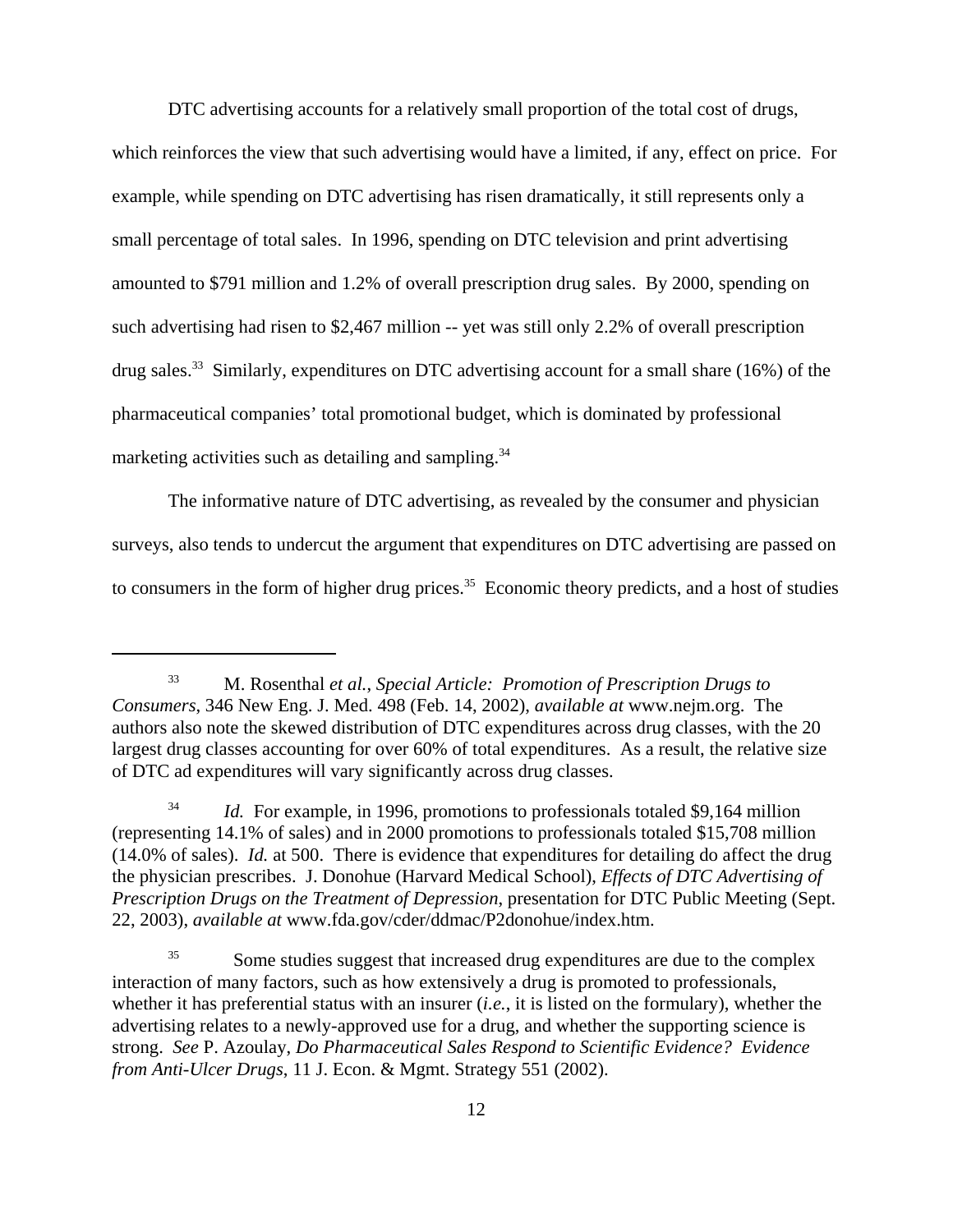confirm, that informative advertising can stimulate firms to compete on the basis of both price and quality.36

Price-based advertising provides the clearest evidence of how advertising can lower the price of goods and is the basis of many of the empirical studies. Yet non-price advertising that provides useful information to consumers -- the primary type of DTC advertising -- may also exert a downward pressure on price. This can occur, for example, when the information provided by the ads stimulates an increase in product sales that results in lower per unit costs of production and marketing.37

In the final analysis, the applicability of the general research on the influence of advertising on price depends on how DTC advertising interacts with unique aspects of how drugs are purchased, such as the role played by physicians and managed care in selecting the drugs to be prescribed and the role of price in that selection process.

In contrast to attempts to estimate price effects, researchers have recently begun to apply sophisticated econometric techniques to study whether DTC advertising expands the demand for prescription drugs. The results have been mixed. Calfee *et al.*'s study of statin drugs reports no demand expansion effect from DTC advertising for either sales within the therapeutic class, or for the particular drug being advertised.<sup>38</sup> But a number of more recent studies (not yet published) find that DTC advertising expands the overall demand for the relevant therapeutic

<sup>36</sup> *See* H. Beales & T. Muris, *State and Federal Regulations of National Advertising* (1993); Ippolito & Pappalardo, *supra* n.6.

<sup>37</sup> *See* Beales & Muris, *supra* n.36.

<sup>38</sup> J. Calfee *et al.*, *supra* n.32; *see also* Manning and Keith, *supra* n.32.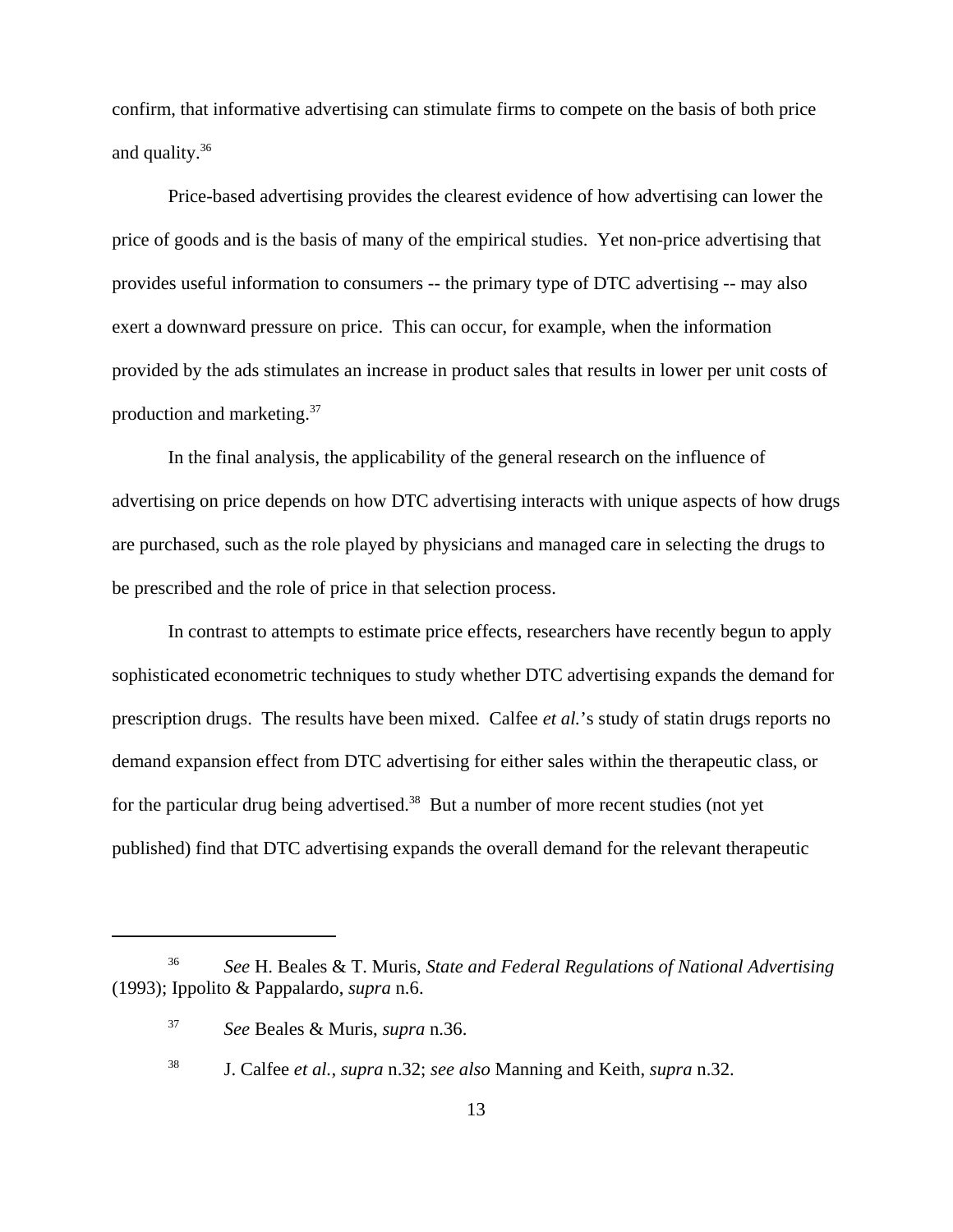class of drugs, while typically failing to increase the market share of the specific drug being advertised.39

Whatever the effects of DTC advertising on the demand for prescription drugs, there are no straightforward inferences regarding its impact on consumer welfare. To determine the net effect on consumer welfare, one would have to balance any negative effects, such as from overconsumption of prescription drugs, with the positive effects, such as those from increased appropriate consumption or the provision of useful information to consumers. The likelihood of significant over-consumption effects is minimized by physicians and (increasingly) managed care organizations acting as gatekeepers to determine which drug is ultimately prescribed.

In regard to benefits, of the possible positive effects from increased drug consumption, three stand out. First, heavily advertised drugs tend to be new and innovative and may be more effective or have fewer side effects than the older drugs they seek to replace.<sup>40</sup> Second, limited

<sup>39</sup> M. Wosinska, *Just What the Patient Ordered? Direct-to-Consumer Advertising and the Demand for Pharmaceutical Products*, Harvard Business School Marketing Research Papers No. 02-04 (Oct. 2002), *available at* ssrn.com/abstract\_id=347005 (while DTC advertising expands total therapeutic class sales, it only increases the sales of the particular brand if the brand has a preferred status on the health insurer's formulary); T. Iizuka & G. Jin, *The Effect of DTC Advertising in the Prescription Drug Markets*, University of Maryland working paper (Sept. 2003); Rosenthal *et al.*, *Demand Effects of Recent Changes in Prescription Drug Promotion* (June 2003). For a useful review of these and other empirical investigations into the demand effects of DTC advertising*,* see General Accounting Office, *Prescription Drugs: FDA Oversight of Direct-to-Consumer Advertising Has Limitations: Report to Congressional Requesters* (Oct. 2002).

<sup>40</sup> Rosenthal *et al.*, *supra* n.33; Iizuka & Jin, *supra* n.39. *See also* F. Lichtenberg, *Are the Benefits of Newer Drugs Worth Their Cost?*, Health Affairs (2001) (*citing* M. Merlis, *Explaining the Growth in Prescription Drug Spending: A Review of Recent Studies*, (Aug. 2000)). New drugs are also less likely to face generic competition and thus would likely be more expensive. Any additional cost would have to be weighed against any improvement in efficacy.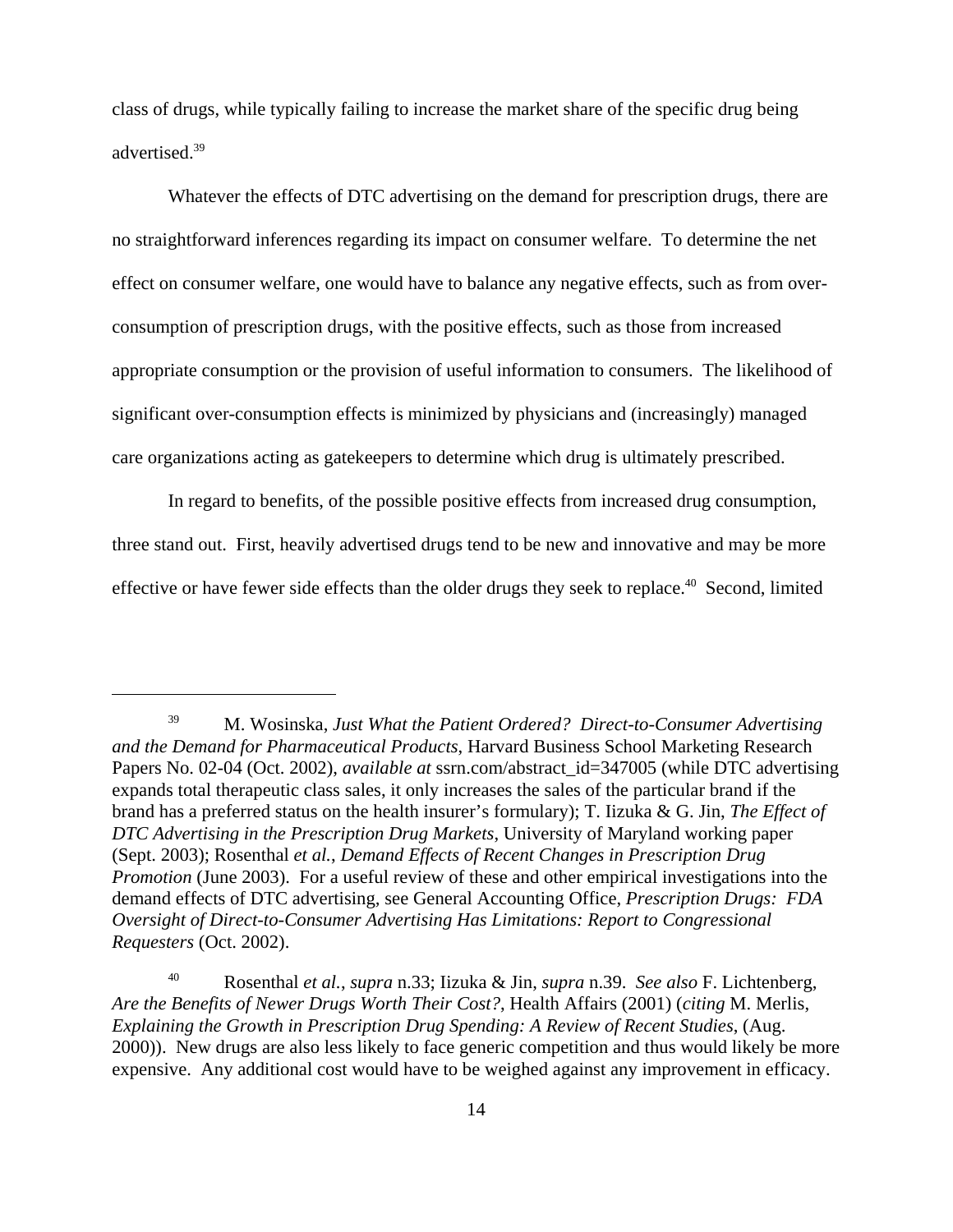evidence suggests that advertised drugs target under-treated conditions.<sup>41</sup> When an advertisement motivates a consumer to treat a condition that they would not have treated otherwise, the consumer may obtain important health benefits. Third, new drugs in general may be cost-efficient forms of medical treatment relative to diagnostic and non-surgical procedures. Some research indicates that substituting new drugs for other diagnostic and non-surgical procedures may help consumers save money by lowering other medical costs.42

### **C. Conclusions**

The evidence currently available suggests that DTC advertising has had some positive effects for consumers. DTC advertising appears to provide drug benefit and risk information that prompts consumers to seek out information about medications and medical conditions, some of which may not have been diagnosed previously. The information that consumers acquire may allow them to have more fruitful, informed conversations with their doctors about treatment options and may permit them to make better-informed health care decisions for themselves. In some cases, however, DTC ads may create misimpressions about drug risks and benefits, and doctors may have to correct these misimpressions and not let them affect their prescribing decisions. Definitive conclusions regarding the precise nature of the impact of the FDA's current approach to DTC advertising on consumer welfare cannot be reached, however, until better empirical evidence is developed concerning the effects of DTC advertising on both drug expenditures and health outcomes.

<sup>41</sup> Iizuka & Jin, *supra* n.39; *Prevention*, *supra* n.9.

<sup>42</sup> F. Lichtenberg, *Are the Benefits of Newer Drugs Worth Their Cost?*, Health Affairs (2001); P. Neumann, *et al.*, *Are Pharmaceuticals Cost-Effective? A Review of the Evidence*, Health Affairs (2000).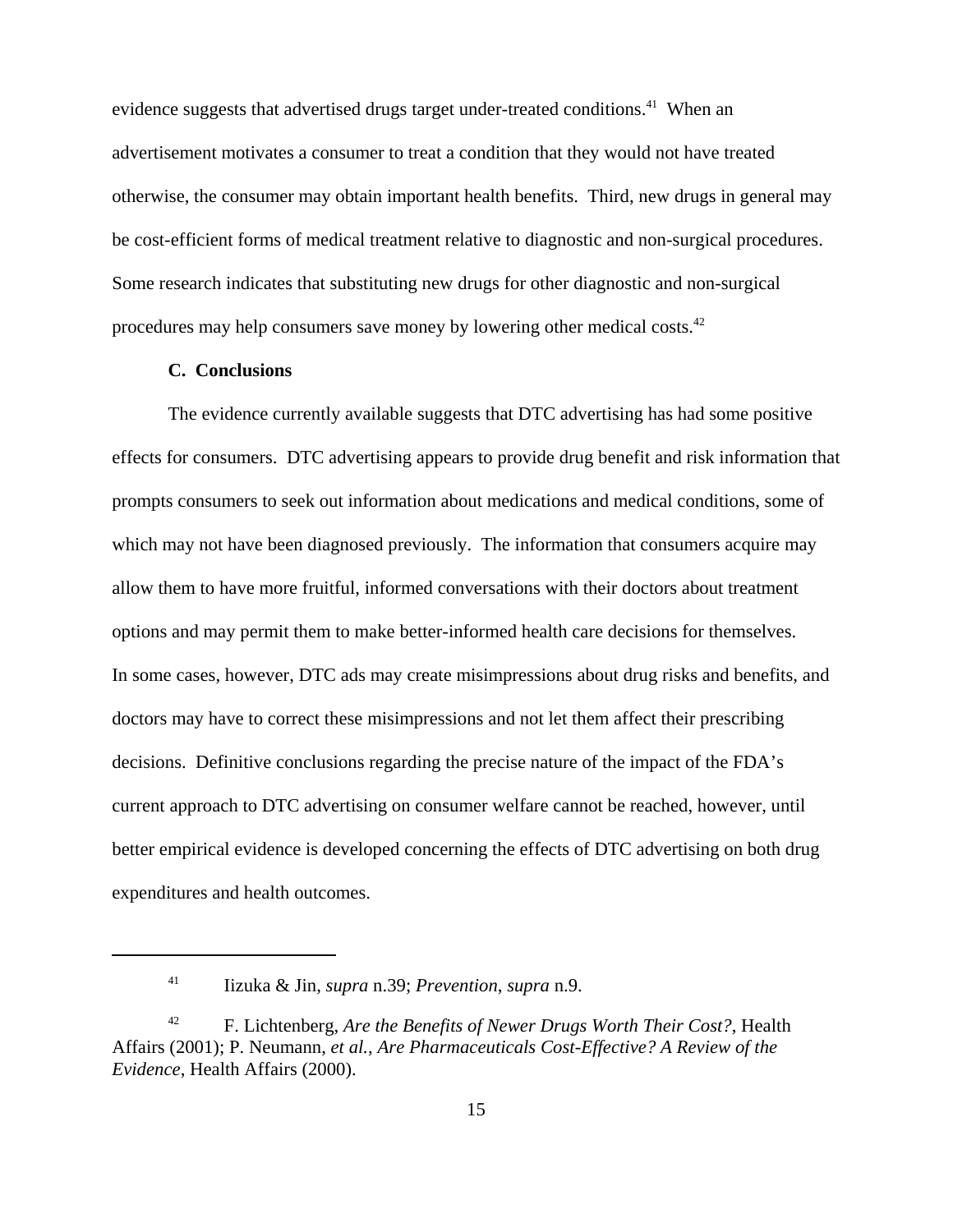### **III. Analysis of DTC Advertising Regulations**

# **A. Brief Summary Requirement**

#### **1. Background**

In 1962, the Federal Food, Drug, and Cosmetic Act gave the FDA the authority to regulate prescription drug advertising.<sup>43</sup> At the same time, the Act was amended to require that prescription drug advertising contain a true statement of "information in brief summary relating to the side effects, contraindications, and effectiveness" of the drug.<sup>44</sup> The legislative history of the amendment indicates that this "brief summary" requirement arose from a concern about the adequacy of risk information in ads directed at physicians, not consumers.45

FDA's implementing regulations specify that the information about risks in this "brief summary" must disclose "each specific side effect and contraindication (which include side effects, warnings, precautions and contraindications and include any such information under such headings as cautions, special considerations, important notes, etc.)" contained in the drug's

<sup>&</sup>lt;sup>43</sup> "Advertisements" subject to 21 U.S.C. § 352(n) include "advertisements in published journals, magazines, other periodicals, and newspapers, and advertisements broadcast through media such as radio, television, and telephone communication systems." 21 C.F.R. § 202.1(*l*)(1).

 $^{44}$  21 U.S.C. § 352(n).

<sup>45</sup> *See, e.g.*, 108 Cong. Rec. 17,369 (1962) ("We found cases concerning drugs that were addictive and in which nothing was said about side effects . . . [which was] misleading to the physician. [The brief summary requirement] is a very important part of the bill. It will provide the physician with honest and useful information.") (statement of co-sponsor Senator Estes Kefauver).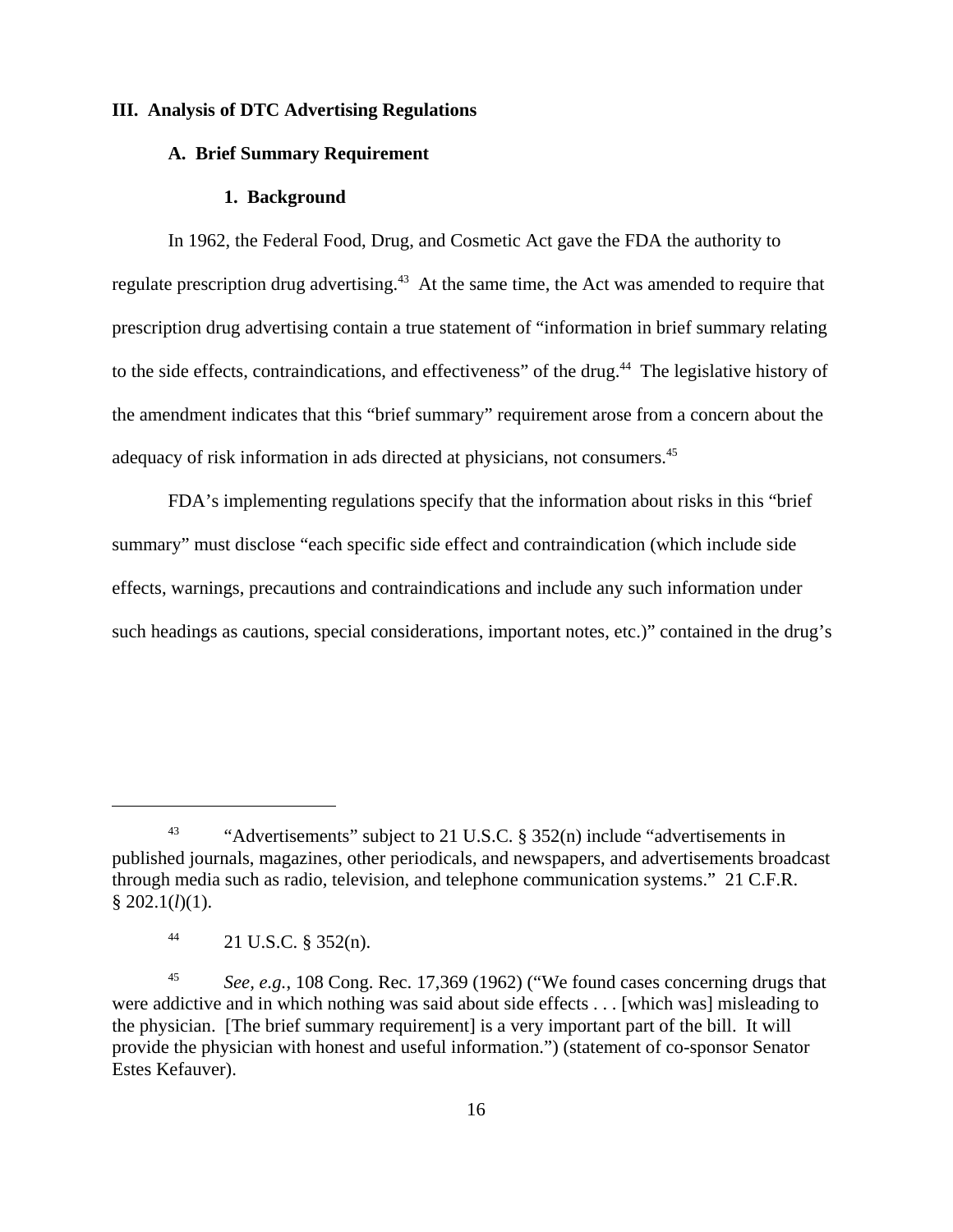FDA-approved package labeling.<sup>46</sup> Thus, FDA's regulations require the brief summary to "disclose all the risk-related information in a [drug's FDA-approved] package labeling."47

 During the 1960s and 1970s, pharmaceutical manufacturers directed their drug advertising to physicians. To meet the brief summary requirement, manufacturers generally included in their ads the entire section of the FDA-approved product labeling that discusses the side effects and contraindications of the advertised drug. Although this information was written in complex medical terminology, physicians and other medical professionals had the scientific background necessary to understand it.

In the early 1980s, pharmaceutical manufacturers became interested in advertising drugs directly to consumers.<sup>48</sup> In 1982, the FDA asked the industry for a moratorium on DTC advertising while it considered the issue. The moratorium was lifted in 1985. The FDA concluded that "current regulations governing prescription drug advertising provide sufficient safeguards to protect consumers,"<sup>49</sup> that is, DTC ads would have to meet the same brief summary requirements as ads directed at physicians.

Following the FDA's decision, DTC advertising continued to grow, but the agency's decision had an effect on the types of DTC ads that pharmaceutical manufacturers used. It was impractical for pharmaceutical manufacturers to include all of the information needed to satisfy

<sup>48</sup> 60 Fed. Reg. 42,581, 42,581-82 (Aug. 16, 1995) (reviewing history of DTC advertising).

<sup>49</sup> 50 Fed. Reg. 36,677 (Sept. 9, 1985).

<sup>&</sup>lt;sup>46</sup> 21 C.F.R. § 202.1(e)(3)(iii).

<sup>&</sup>lt;sup>47</sup> 62 Fed. Reg. 43,171 (Aug. 12, 1997) (citing 21 C.F.R. § 202.1(e)(1) and (e)(3)(iii)). Note that the approved package labeling is also sometimes called the "package insert" or "product package insert."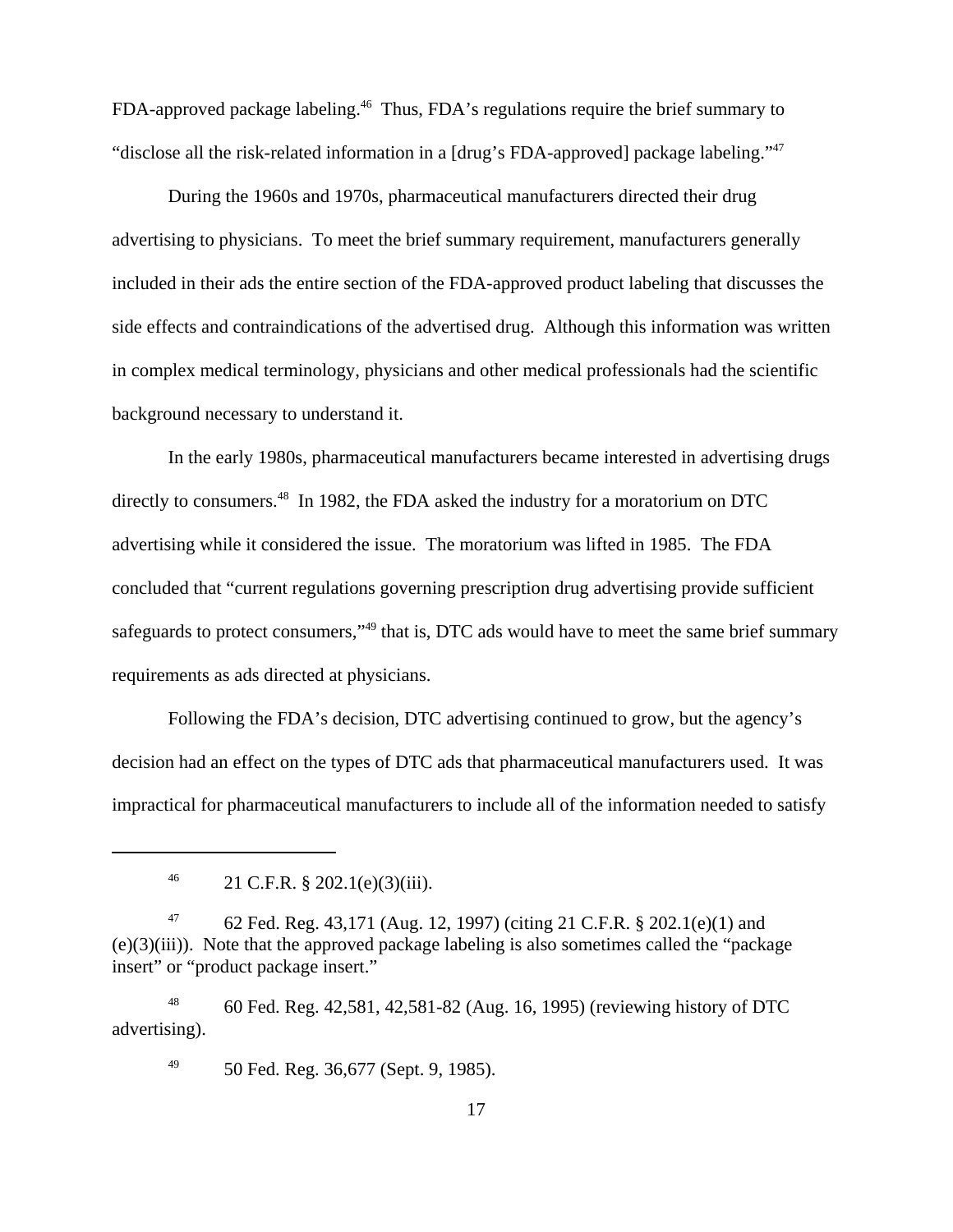the FDA's brief summary requirement in television and radio ads. Companies thus generally used print ads rather than broadcast ads to communicate with consumers about their products. To the extent they used broadcast ads, they tended to be "help-seeking" or "reminder" ads that were not required to meet the brief summary requirement.<sup>50</sup>

Recognizing the inherent limitations in trying to incorporate brief summary information into broadcast ads, such as 30-second or 60-second television ads, the FDA in 1996 proposed less onerous brief summary requirements for these ads. To comply with these requirements, broadcast ads must: (1) include a "major statement" conveying all of the drug's most important risk-related information, and (2) provide brief summary information or make "adequate provision" for consumers to receive the FDA-approved product labeling.<sup>51</sup> In 1996, the FTC staff filed a supporting comment explaining that the proposal to impose these less restrictive brief summary requirements for broadcast ads would "provide timely information regarding medical advances, remind consumers about good health practices, and supply information needed by consumers to understand and evaluate their physician's recommendations."52 The

<sup>52</sup> *FTC 1996 DTC Comment, supra* n.7.

<sup>&</sup>lt;sup>50</sup> "Help-seeking" advertisements encourage consumers to talk to their doctors about health conditions without mentioning a specific drug treatment, and so they are not considered to be drug ads for purposes of the brief summary requirement. "Reminder" advertisements identify specific drugs, but not the drug's indications; the brief summary requirement does not apply to such ads. *See* 21 C.F.R. § 202.1(e)(2)(i)-(iii).

<sup>&</sup>lt;sup>51</sup> Broadcast ads "shall include information relating to the major side effects and contraindications of the advertised drug" plus make adequate provision for receipt of more complete risk information. 21 C.F.R. § 202.1(e)(1). "The major statement must include all of the most important risk information related to the product. Because risks vary from product to product, the amount of information disclosed for any particular product to meet this requirement will vary as well." FDA, Division of Drug Marketing, Advertising, and Communication, *Frequently Asked Questions,* (revised May 28, 2003), *available at* www.fda.gov/cder/ddmac/FAQS.HTM#DTC.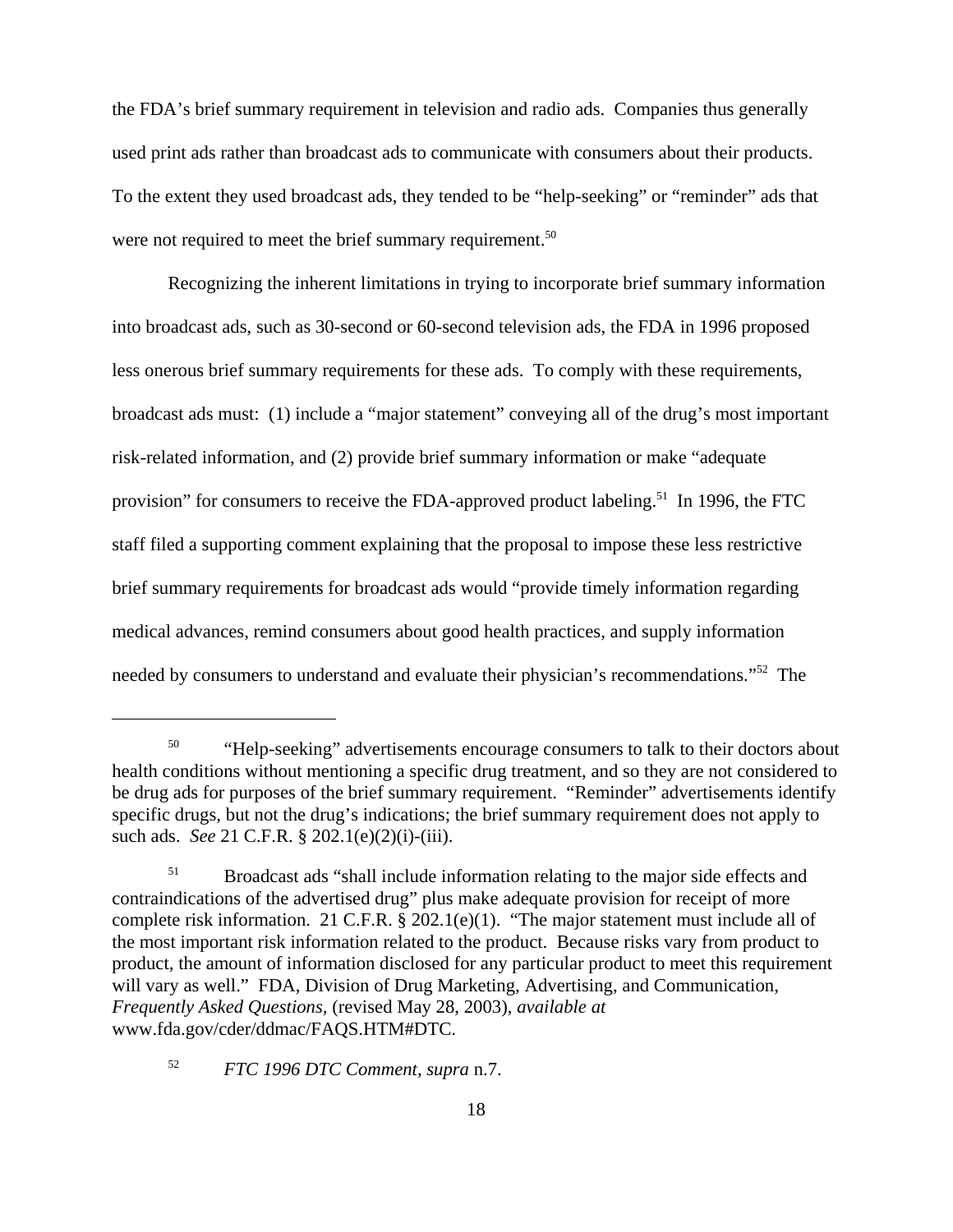comment also noted that the involvement of two medical professionals -- a doctor and a pharmacist -- performing unique gatekeeper roles makes it less likely that consumers would be harmed if complete risk information is not included in DTC broadcast ads themselves.<sup>53</sup>

In 1999, the FDA issued guidance to provide further information regarding what a pharmaceutical manufacturer must do to make adequate provision for consumers to receive the FDA-approved product labeling in connection with a DTC ad.<sup>54</sup> A broadcast advertiser may satisfy the adequate provision requirement by meeting all four of the following components:

- (1) Provide a toll-free number for consumers to call and either have the FDA-approved product labeling read to them or mailed to them in a timely manner (*e.g.*, mailed within 2 business days for receipt within 4-6 days);
- (2) Provide the address of an Internet web page that permits consumers to access the FDA-approved product labeling;
- (3) Create and disclose an alternative mechanism for consumers without access to the Internet to have access to the FDA-approved product labeling, *e.g.*, include the information in concurrently running print ads or widely distributed brochures with the information; and
- (4) Include a statement directing consumers to physicians or pharmacists (or other health care providers) who may provide additional product information.

<sup>&</sup>lt;sup>53</sup> *Id.* Moreover, DTC advertising may alert consumers to the existence of more effective drugs that are not available on a particular health care organization's formulary, leading to demand-side pressure for more effective remedies that would counter any pressure from the health care organization on the doctor to prescribe medications that are less costly but less effective, or less convenient.

<sup>54</sup> *See* FDA, *Guidance for Industry: Consumer-Directed Broadcast Advertisements* (Aug. 9, 1999), *available at* www.fda.gov/cder/guidance/1804fnl.htm; *see also* 64 Fed. Reg. 43,197 (announcing final guidance document).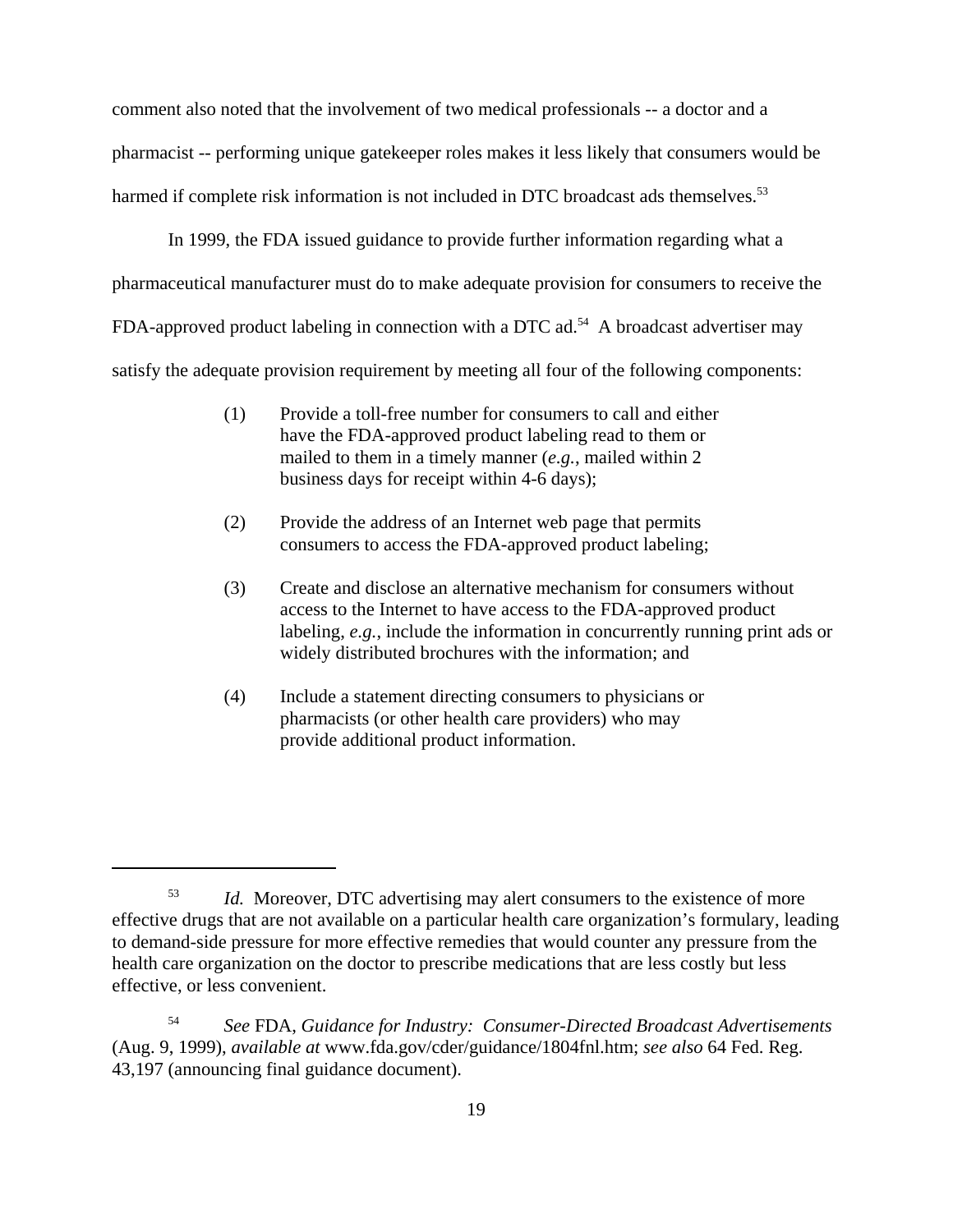More than 64% of current DTC advertising is broadcast advertising,<sup>55</sup> and most pharmaceutical manufacturers meet their adequate provision requirement by satisfying the four criteria set forth in the FDA's 1999 Guidance Document.

# **2. FTC Staff Conclusions and Recommendations**

The FTC staff recognizes that consumers should receive information about the risks of advertised drugs to inform them which medications might be appropriate for them. Advertising alone may not be the most effective vehicle for communicating complete risk information, however. The sheer amount of information in the FDA-approved product labeling that the brief summary requires be disclosed in DTC print ads and provided in connection with DTC broadcast ads may deter consumers from reading the information or make it difficult for consumers to understand it.<sup>56</sup> Moreover, some evidence indicates that these disclosure requirements are not particularly effective in conveying complicated scientific information.57

The FTC staff thus generally supports the FDA's on-going efforts to find more consumer-friendly and less costly methods of communicating risk information to consumers. We offer the following suggestions as to how the FDA's approach to the brief summary

<sup>&</sup>lt;sup>55</sup> In 2000, 64% of DTC spending was for television ads, with some additional spending on radio ads. The Henry J. Kaiser Family Foundation, *Trends in Direct-to-Consumer Advertising of Prescription Drugs* 5 (Feb. 2002).

<sup>56</sup> *FTC 1996 DTC Comment, supra* n.7, at 21-22 n.40-41 (reviewing studies demonstrating that size of print and volume of information may contribute to reduced consumer perception).

<sup>&</sup>lt;sup>57</sup> One study, for example, demonstrated that consumers exposed to the brief summary in print ads scored lower in their understanding of risk than those who were exposed to risk information in other formats. L. Morris & L. Millstein, *Drug Advertising to Consumers: Effects of Formats for Magazine and Television Advertisements*, 39 Food Drug Cosm. L.J. 497, 501 (1984).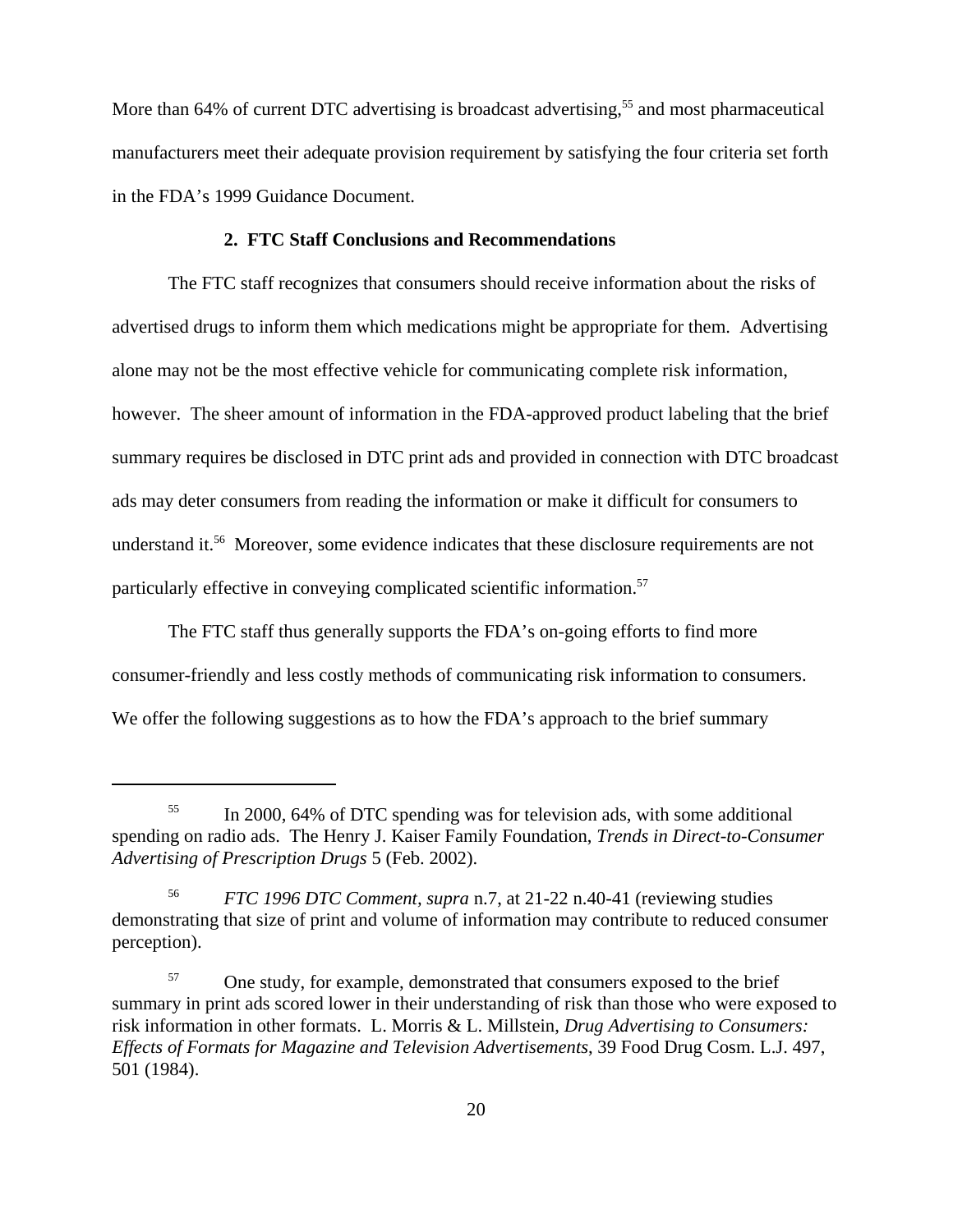requirement could be modified to convey the sort of useful risk information that will prompt and facilitate discussions between consumers and medical professionals, without discouraging or unduly burdening the provision of information about benefits.

# **a. DTC Print Advertisements**

In contrast to broadcast ads, FDA regulations continue to require that print DTC ads contain full brief summary information. Pharmaceutical manufacturers usually meet the brief summary requirement for print ads by including the entire section of the FDA-approved product labeling that discusses side effects and contraindications of the drug. The product labeling often runs to a page or more of very fine "mouse print" text in magazines and other publications.

The FDA itself has recognized that using the FDA-approved product labeling to meet the brief summary requirement is of "questionable" value for consumers because these materials are "written in technical language intended for health care professionals and . . . relatively inaccessible to consumers."58 As FDA Commissioner Mark McClellan recently noted, the so-called brief summary is "not very brief, not much of a summary, so not very helpful."<sup>59</sup>

<sup>58</sup> 60 Fed. Reg. 42,581, 42,583 (Aug. 16, 1995) (summarizing disclosure requirements for print labeling and advertising in public hearing notice).

<sup>59</sup> FDA Commissioner Mark McClellan, Speech to National Association of Health Underwriters (Washington, D.C. Mar. 25, 2003); *see also* Robert Temple (Director, Office of Medical Policy, CDER), *Closing Remarks*, presentation for DTC Public Meeting, transcript at 226 (Sept. 23, 2003) (acknowledging that the brief summary "is neither brief nor a summary"), *transcript available at* www.fda.gov/cder/ddmac/DTCmeeting2003.html.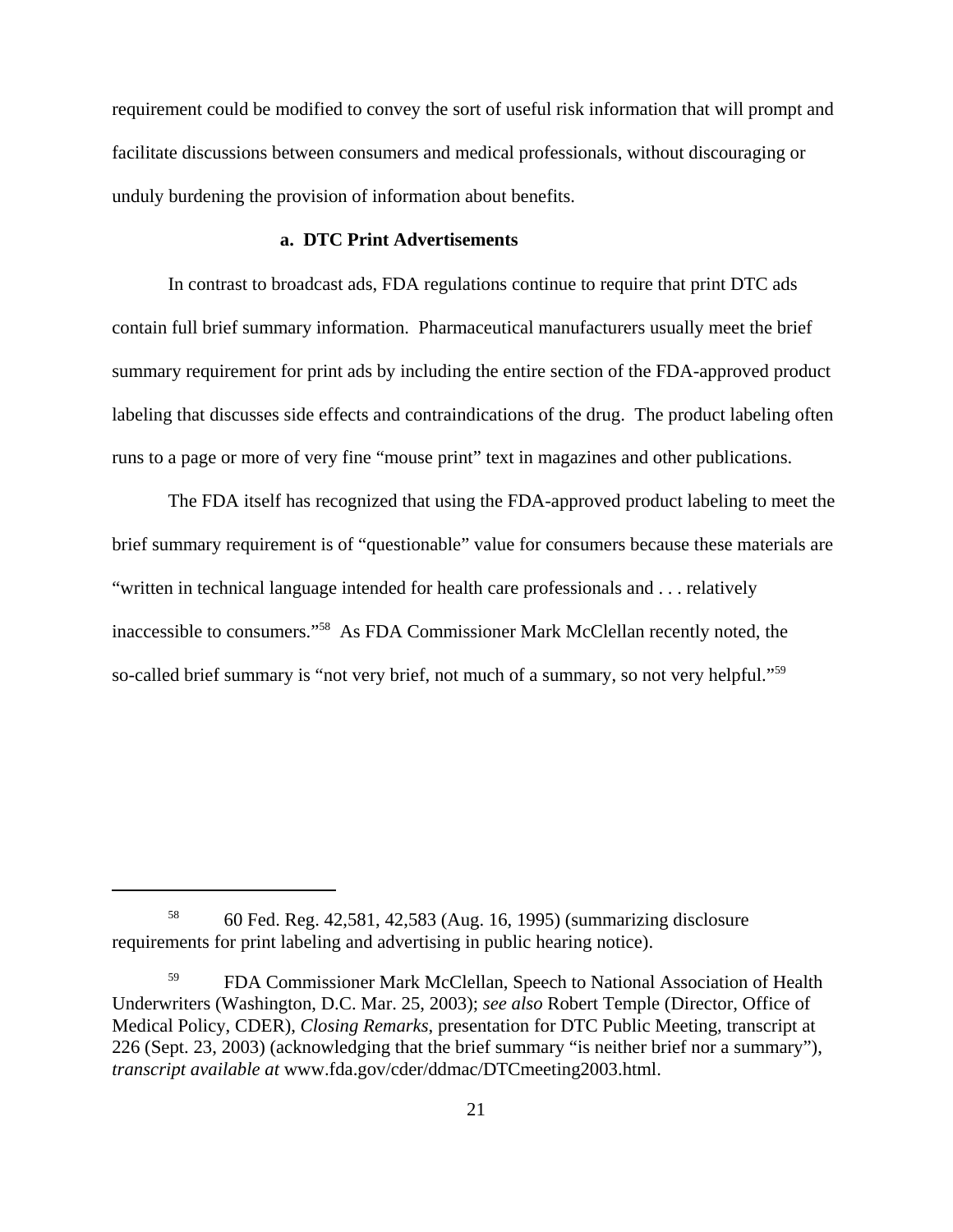We agree. Most consumers do not read the brief summary information in print ads. $60$ Many who do read it likely do not understand it: unlike medical professionals, many consumers do not have the education, training, and background necessary to evaluate critically the highly technical language of the FDA-approved product labeling.<sup>61</sup> Consumers may simply ignore a page of mouse print they do not understand.

Note that these results may overstate the extent to which consumers read the brief summary, if some respond that they read the brief summary because they believe that response is socially desirable. *See* W. Zikmund, Exploring Market Research 195 (2003); R. Fisher, Social Desirability Bias and the Validity of Indirect Questioning, 20 J. of Consumer Res. 303 (Sept. 1993); *see also* Novartis Corp., 127 F.T.C. 580, 649 (1998) (Initial Decision) (social desirability affected willingness of some survey participants to acknowledge that ads influenced beliefs).

<sup>61</sup> *See FDA Draft Guidance, infra* n. 63 at 3 (FDA approved product labeling "may be difficult for consumers to understand."). According to the 2002 FDA consumer survey, 55% found the brief summary "somewhat hard" or "very hard" to understand. Aikin, *supra* n.60, *available at* www.fda.gov/cder/ddmac/Presentations/KitHMCC2002out/sld018.htm; s*ee also* M. Roberts (Catalina Marketing Corp.), *Alternatives to the Brief Summary*, presentation for DTC Public meeting (Sept. 23, 2003), *available* at www.fda.gov/cder/ddmac/P5Roberts/sld012.htm, /sld013.htm, and /sld014.htm (standard comprehensibility tests indicate that most patient labeling is written at, at least, a tenth-grade reading level).

<sup>&</sup>lt;sup>60</sup> The *Prevention* survey found that: "Only about 54 percent of consumers who say that they've looked at print ads say they even recall or remember seeing the brief summary page, 12 percent saying they read it thoroughly, and the rest saying only looking for key information or skimming it. Fully 46 percent don't have any recollection of seeing the brief summary page at all." E. Slaughter (Rodale, Inc.), *Consumer Reaction to DTC Advertising of Prescription Medicines 1997-2002: A Six-Year Tracking Study from Prevention and Men's Health Magazines,* presentation for DTC Public Meeting, transcript at 83 (Sept. 22, 2003), *transcript available at* www.fda.gov/cder/ddmac/DTCmeeting2003.html; *slides available at* www.fda.gov/cder/ddmac/P1Slaughter/index.htm. National surveys conducted by the FDA found that consumers do not typically read "all or almost all" of the brief summary (dropping from 26% in 1999 to 16% in 2002) unless they were interested in the drug (dropping from 85% in 1999 to 45% in 2002). *See* FDA Survey, *supra* n.8; K. Aikin (FDA), *Direct-to-Consumer Advertising of Prescription Drugs: Patient Survey Results*, presentation to Health care Marketing Communications Council (Sept. 19, 2002), *available at* www.fda.gov/cder/ddmac/Presentations/KitHMCC2002out/index.htm.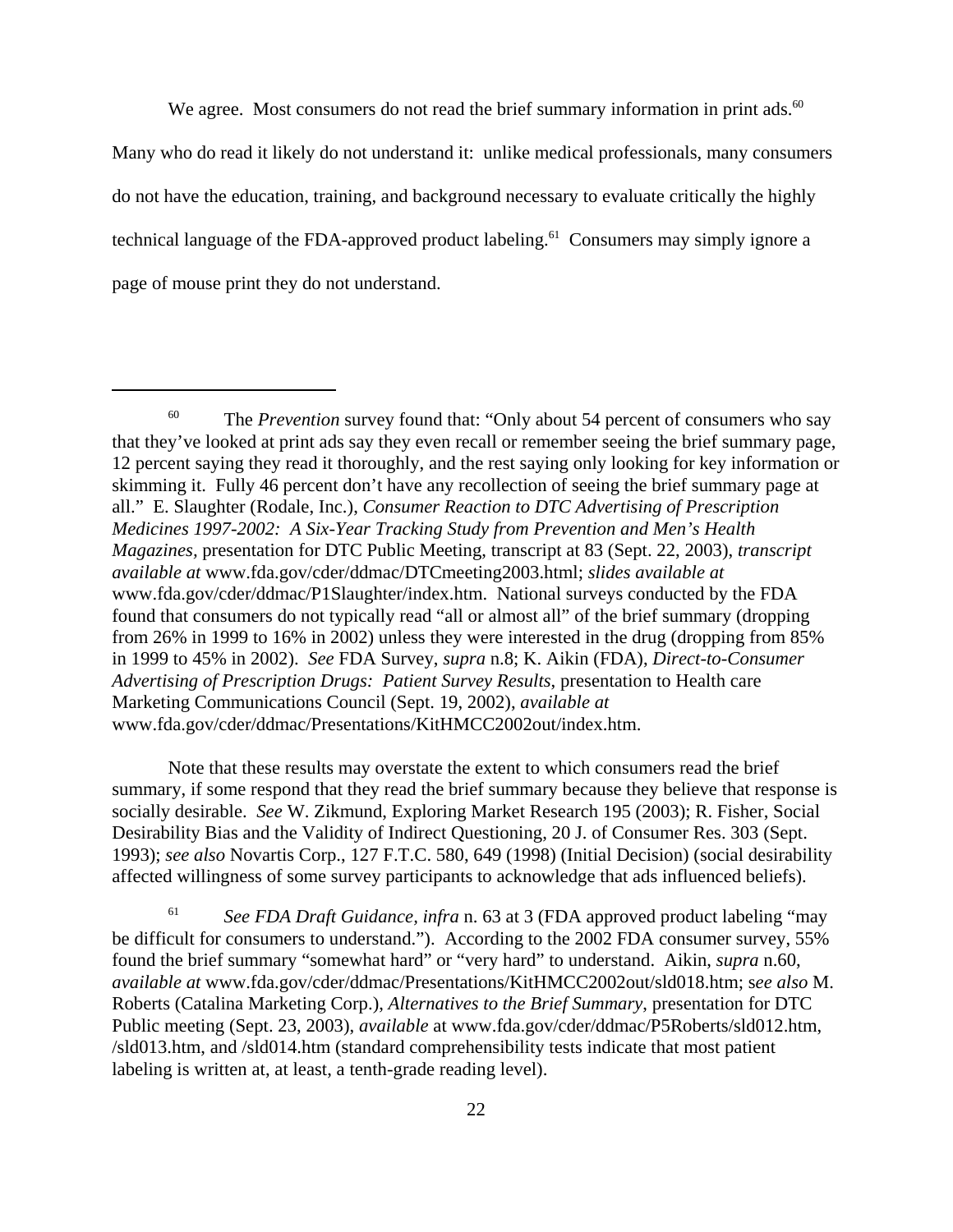The current brief summary requirement for print ads also imposes unnecessary costs on drug manufacturers who desire to advertise their products. These costs are significant because advertisers must often pay for an additional page in a print publication to meet the brief summary requirement. The additional costs imposed on print ads may have several negative effects. The extra expense may lead advertisers to advertise less overall than they would have otherwise, depriving consumers of the information that they would otherwise have received from print ads.<sup>62</sup> Many firms use both print and broadcast ads. The additional cost imposed by the current brief summary requirement for print ads – a cost not imposed on broadcast ads – may skew the choice that a manufacturer makes when choosing print or broadcast ads or the mix between the two. If print ads in some circumstances are the most effective vehicle to communicate information to certain consumers, they might receive less information. Similarly, if print ads are the most cost-effective vehicle for some firms to compete – particularly those without deep pockets – such additional costs might hamper competition.

The FDA has sought to address the issues that the brief summary requirement for print ads raise. In its 2001 Draft Guidance Document, the FDA acknowledged that consumers need different types and amounts of information about medical risks than medical professionals.<sup>63</sup>

 $62$  "Requiring additional information to qualify a claim or identify possible drawbacks of a product increases the cost of advertising. . . . If a significant fraction of each communication must be devoted to required disclosures, sellers may disseminate information about product advantages less widely." J. Howard Beales, III, *Economic Analysis and the Regulation of Pharmaceutical Advertising*, 24 Seton Hall L. Rev. 1370, 1381 (1994).

<sup>63</sup> *See* FDA, *Draft Guidance for the Industry: Using FDA-Approved Patient Labeling in Consumer-Directed Print Advertisements* (April 2001), *available at* www.fda.gov/cder/guidance/4114dft.pdf. Although Guidance Documents are not legally binding on the FDA or the public, they do provide the FDA's current thinking on an issue and provide consistency and predictability. *See* 62 Fed. Reg. 8961, 8962-63 (Feb. 27, 1997).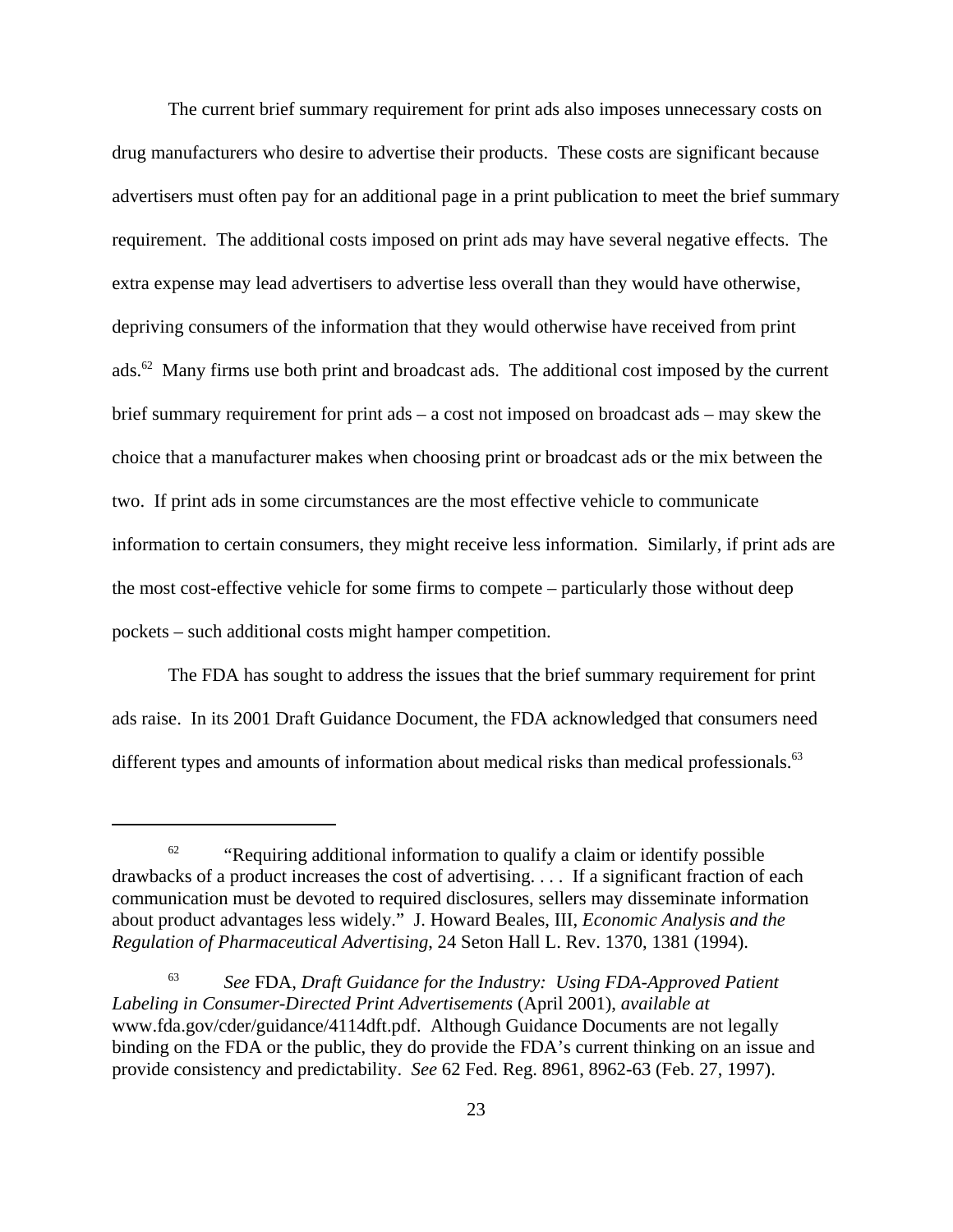The agency therefore encouraged drug manufacturers to use more consumer-friendly language in the brief summary in their print ads.<sup>64</sup> Thus, in lieu of providing the entire section of FDAapproved product labeling, a manufacturer can satisfy the brief summary requirement for print ads by reprinting FDA-approved patient labeling.<sup>65</sup> Although the FDA-approved patient labeling does not disclose every specific risk included in the product labeling, it is designed to present the drug's most serious and most common risks and is intended to be written at a level that is easier for consumers to understand than the FDA-approved product labeling.<sup>66</sup> Nevertheless, some empirical evidence suggests that FDA-approved patient labeling, although shorter and less technical than FDA-approved product labeling, continues to be too long and complex for consumers to understand, as well as difficult to read when placed in the small type necessary to fit on a single page of printed text. $67$ 

We believe that the FDA should replace the requirement that the DTC print ads include the FDA-approved product labeling with the requirement that such ads include a major statement of risks with adequate provision for consumers to receive more complete risk information from other sources. To increase consumer comprehension of important risk information in DTC ads, it is important to display the information in a clear and easily understandable format. By presenting the information in a more accessible format and form, this approach will make it more

<sup>65</sup> *Id.* FDA-approved patient labeling is also called "Information for the Patient," "Patient Information," "Medication Guide," and "patient package inserts."

<sup>66</sup> *Id.* at 2.

<sup>67</sup> Roberts, *supra* n.61, *available* at www.fda.gov/cder/ddmac/P5Roberts/sld012.htm and /sld013.htm.

<sup>64</sup> *See Draft Guidance, supra* n.63.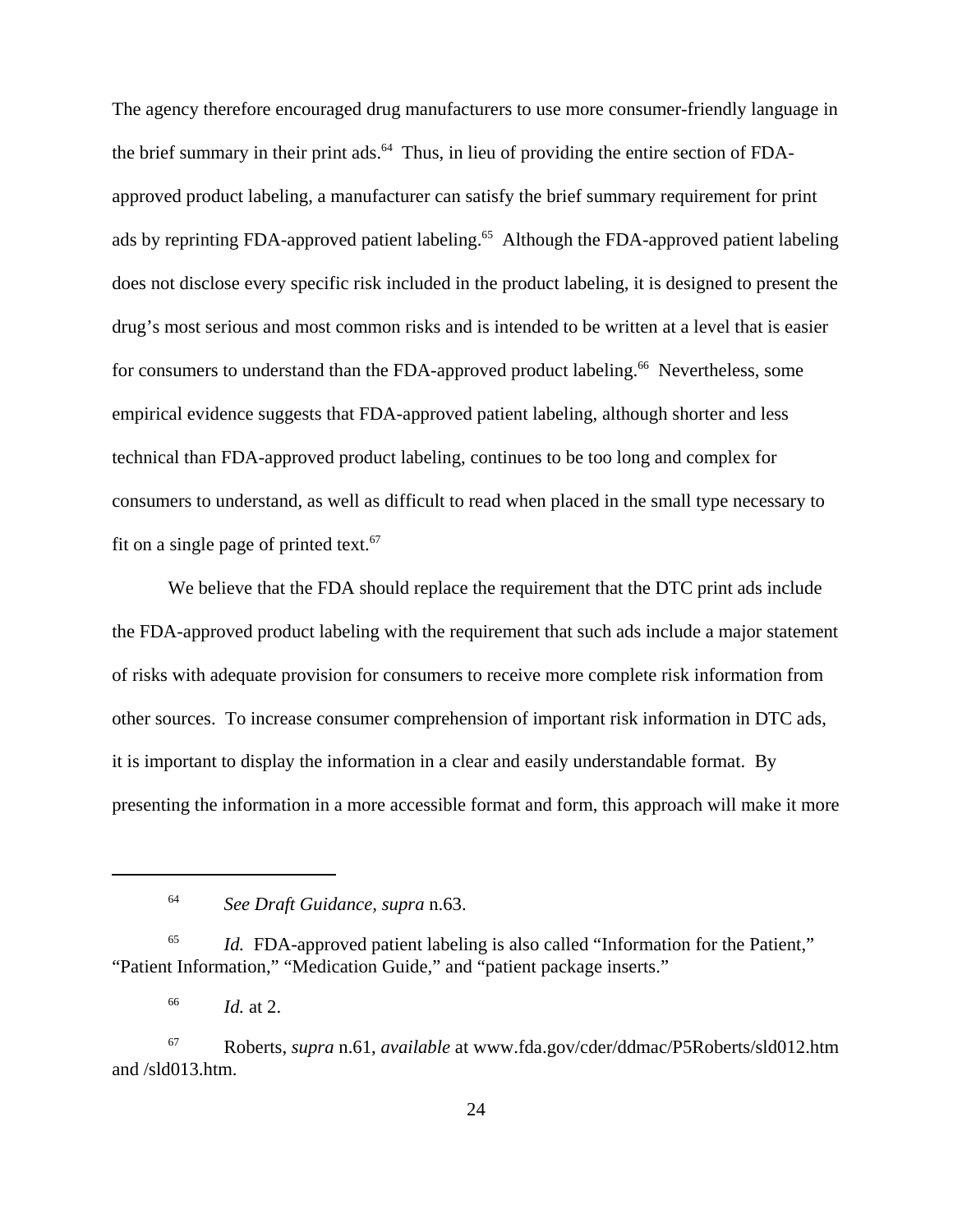likely that consumers will actually see and understand the risk information provided. This change would make the brief summary requirement for DTC print ads consistent with the brief summary requirement for DTC broadcast ads. Although print generally accommodates more information than broadcast, consumers appear to receive little additional benefit from the risk information in the FDA-approved product labeling or perhaps the FDA-approved patient labeling, even though such labeling information can be conveyed in print media.<sup>68</sup> Moreover, if the brief summary requirement were the same for DTC broadcast ads and DTC print ads, then pharmaceutical manufacturers would choose the media for their ads based on how they can most effectively convey their message and thereby compete with other manufacturers, rather than based in part on the costs of complying with differing regulatory standards for different media.<sup>69</sup>

# **b. DTC Broadcast Advertisements**

The FDA's current approach to the brief summary requirement for broadcast ads – requiring a major statement of risks and making adequate provision for consumers to receive more risk information – provides consumers with sufficient risk information to empower them to

<sup>&</sup>lt;sup>68</sup> In our previous comment, we recognized that "differences among media may affect the likelihood of deception from advertising claims and, therefore, the appropriateness of particular approaches to preventing deception." *FTC 1996 DTC Comment, supra* n.7, at Section IV.B. Certainly, different approaches to communicating information and disclosures may be warranted based on differences between media. Although print is a more effective medium for the presentation of textual information than broadcast, it nevertheless may not be good public policy to impose greater disclosure requirements for print ads if the costs of providing the additional information exceed its benefits.

 $^{69}$  History suggests that changes in regulatory standards for DTC ads can affect the relative cost of advertising in different media, thereby altering the media advertisers choose for DTC ads. For example, 85% of spending on DTC in 1995 was on print ads, with the remaining 15% of spending for ads on television. Kaiser Family Foundation, *supra* n.55, at 5. After the FDA decreased the cost associated with the brief summary for broadcast ads in 1996, advertisers switched much of their DTC spending from print ads to television ads. By 1999, 62% of spending on DTC was for television ads and 38% for print ads. *Id.*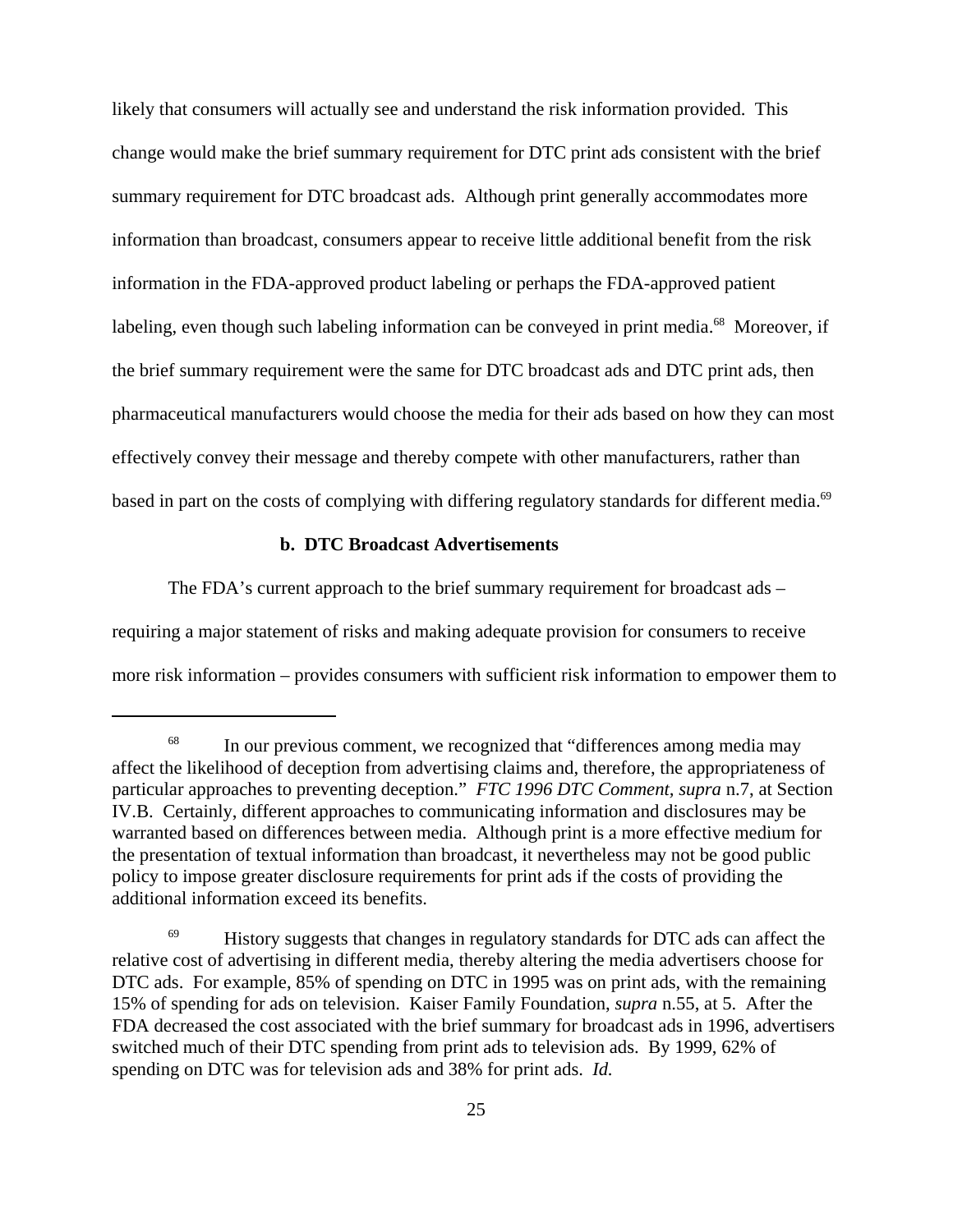have discussions with medical professionals about treatment options. Because this approach mandates only a limited amount of information to be included in the broadcast ad, the requirements do not seem unduly burdensome for advertisers. FTC staff, therefore, believes that the FDA generally should retain its current approach to the disclosure of brief summary information in broadcast ads. Indeed, as discussed above, we believe that the same approach should be extended to brief summary requirements for print ads.

Nevertheless, we believe that the FDA should revise its approach so that manufacturers will make adequate provision for consumers to receive risk information that they are more likely to read and understand. As discussed above, many consumers do not read FDA-approved product labeling or do not understand it. Thus, requiring advertisers to direct consumers to call a toll-free number or contact a website to receive this information probably confers minimal, if any, benefits. The FDA should consider revising the requirement that the FDA-approved product labeling be required so that consumers receive risk information that has been specifically designed for them and that is thus more useful to them.

For drugs for which the FDA has approved patient labeling, the FDA may want to consider requiring that advertisers give consumers a toll-free number to call and a website address to visit to obtain this information.<sup>70</sup> The patient labeling might provide consumers with

 $70$  The adequate provision requirement currently requires that pharmaceutical manufacturers provide an alternative means (such as a concurrently running print ad or the wide distribution of product brochures) to a toll-free telephone number and an Internet website to receive more complete risk information. Approximately 59% of American adults currently have access to the Internet, and about 95% of American households have a telephone. *See* Pew Internet & American Life Project, *Internet Use by Region in the United States* (Aug. 27, 2003); U.S. Census Bureau, *Historical Census of Housing Tables: Telephones* (1990 Census data). Because virtually all American consumers have access through the Internet or the telephone to a free and readily available means of obtaining more complete risk information about an advertised drug, there seems little need to impose on pharmaceutical manufacturers the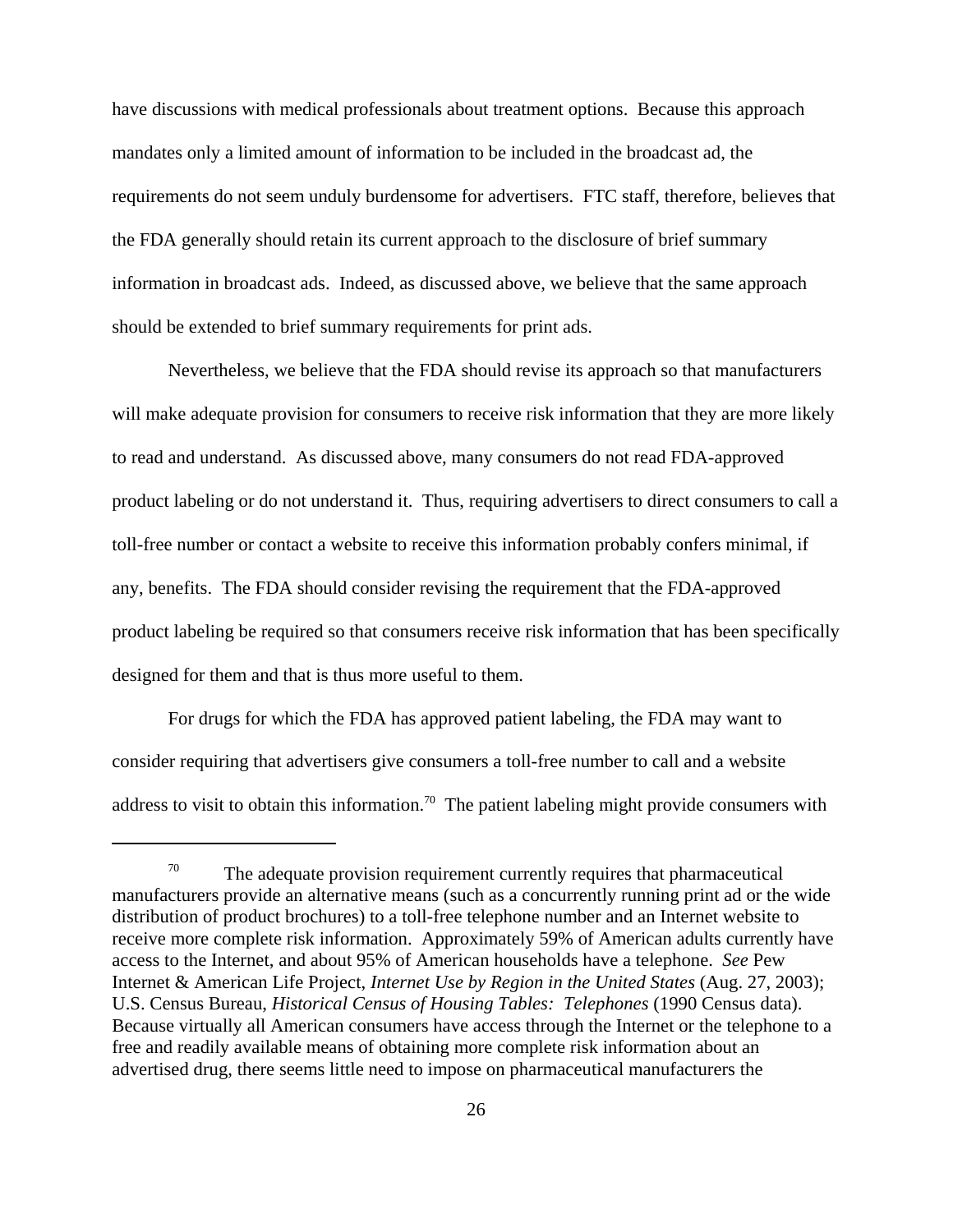better risk information than the product labeling, at a relatively modest cost to advertisers. Nevertheless, given the concerns about how useful even the patient labeling is to consumers, we believe that the FDA should consider conducting consumer research to develop even more abbreviated and simpler forms of risk information that likely would be more beneficial for consumers.

In addition, for drugs for which there is no FDA-approved patient labeling,<sup>71</sup> the FDA should retain its practice -- at least as an interim measure -- of allowing advertisers to direct consumers to FDA-approved product labeling through a toll-free number and website address. Although the product labeling provides only minimal benefit to consumers, making it available in this way does not appear to impose more than minimal costs or burdens on advertisers. As discussed above, however, we strongly encourage the FDA to expand its implementation of patient labeling or other more consumer-friendly alternatives.

### **B. Fair Balance Requirement**

To comply with the Federal Food, Drug, and Cosmetic Act, DTC advertisements must also provide "fair balance."72 FDA regulations state that prescription drug ads are misleading if the efficacy information regarding the drug is "not fairly balanced by a presentation of a

additional cost of concurrently running print ads or widely distributing product brochures. We would also note that consumers who want to maintain their privacy and obtain more complete risk information can call a toll-free number, not identify themselves, and receive the information over the telephone.

 $71$  Apparently many drugs currently do not have FDA-approved patient labeling. For example, the FDA has approved patient labeling for only 24 of the 128 innovator drugs that the agency has approved since January 1998. *See* FDA, *Consumer Drug Information* (July 11, 2000), *available at* www.fda.gov/cder/consumerinfo.

<sup>72</sup> *See* 21 C.F.R. § 202.1(e)(5)-(7).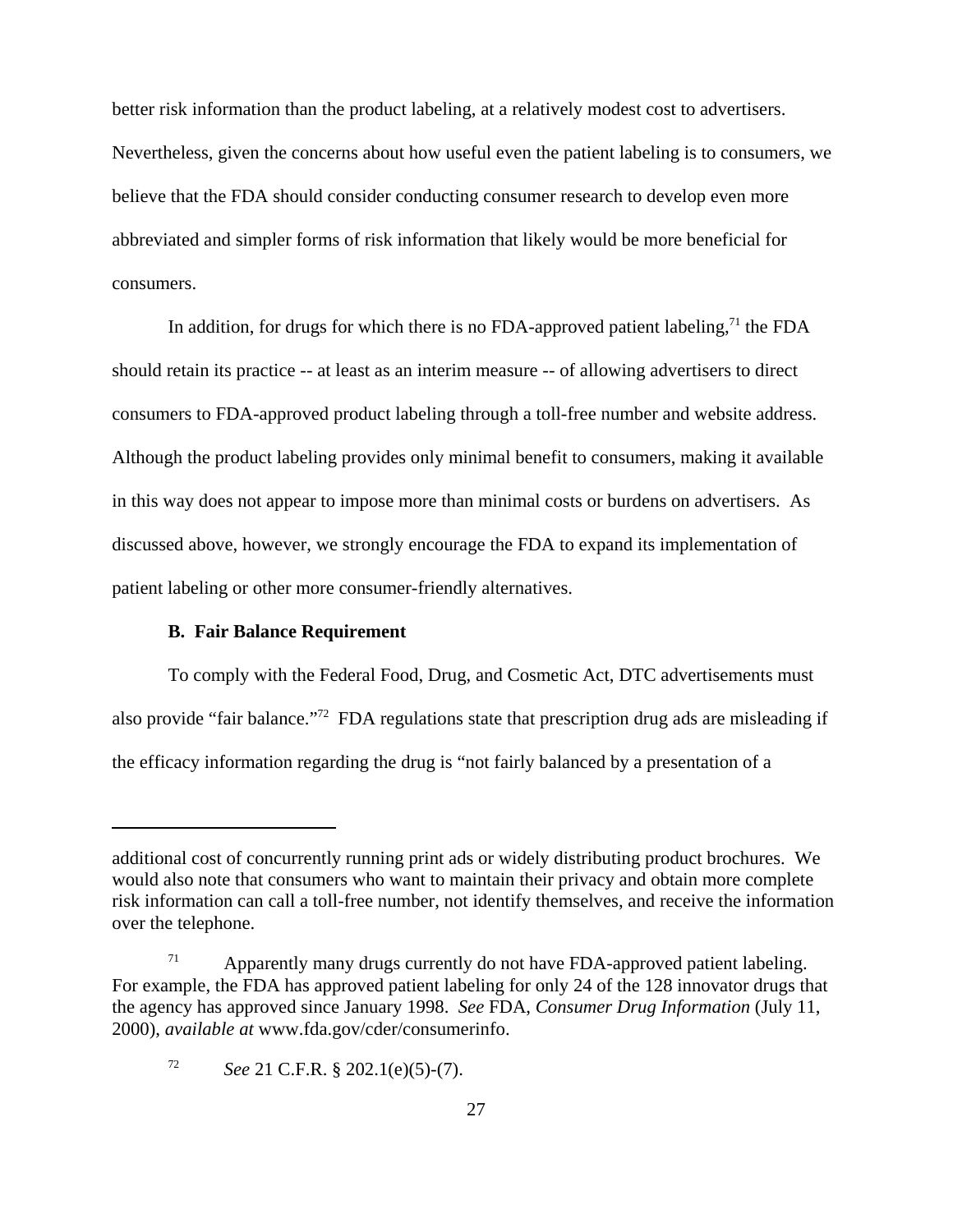summary of true information relating to side effects and contraindications of the drug."<sup>73</sup> The purpose of the fair balance requirement is to prevent ads that create a net impression that overstates the efficacy or understates the risks associated with the advertised drug.

Although a mechanical application of the fair balance standard ensures proportionality between benefit and risk information, it could unnecessarily restrict the ability of advertisers to present truthful, non-misleading claims. For example, if a mechanistic approach were adopted, an advertisement might violate the fair balance requirement if it presented benefits clearly and conspicuously in 24-point type and presented risk information clearly and conspicuously in 18 point type. Such an ad may not be "fairly balanced" in terms of format, but it may, nevertheless, effectively communicate both benefit and risk information to consumers. Ads lacking in fair balance thus do not necessarily mislead or otherwise injure consumers.<sup>74</sup> On the other hand, an ad might present benefit and risk information in the same size and font, but it would be misleading if it discussed only minor risks without disclosing significant side effects.

The FTC staff recommends that the FDA clarify that, in interpreting and applying the fair balance requirement, the FDA prohibits only ads that convey a deceptive impression of the risk

<sup>&</sup>lt;sup>73</sup> 21 C.F.R. § 202.1(e)(5)(ii). FDA regulations identify twenty types of advertising communications that it considers *per se* "false, lacking in fair balance, or otherwise misleading," and an additional thirteen types of advertising that may be "false, lacking in fair balance, or otherwise misleading," all of which would render the drug misbranded under 21 U.S.C. § 352(n). *See* 21 C.F.R. § 202.1(e)(6)-(7).

 $74$  To the extent that the fair balance requirement were interpreted to require equipoise between benefit and risk information, the requirement might lead consumers to overestimate the risks. For example, if a drug with many benefits and few risks must be presented in such a way that both risks and benefits garner equal attention, the relative distortion may mislead consumers.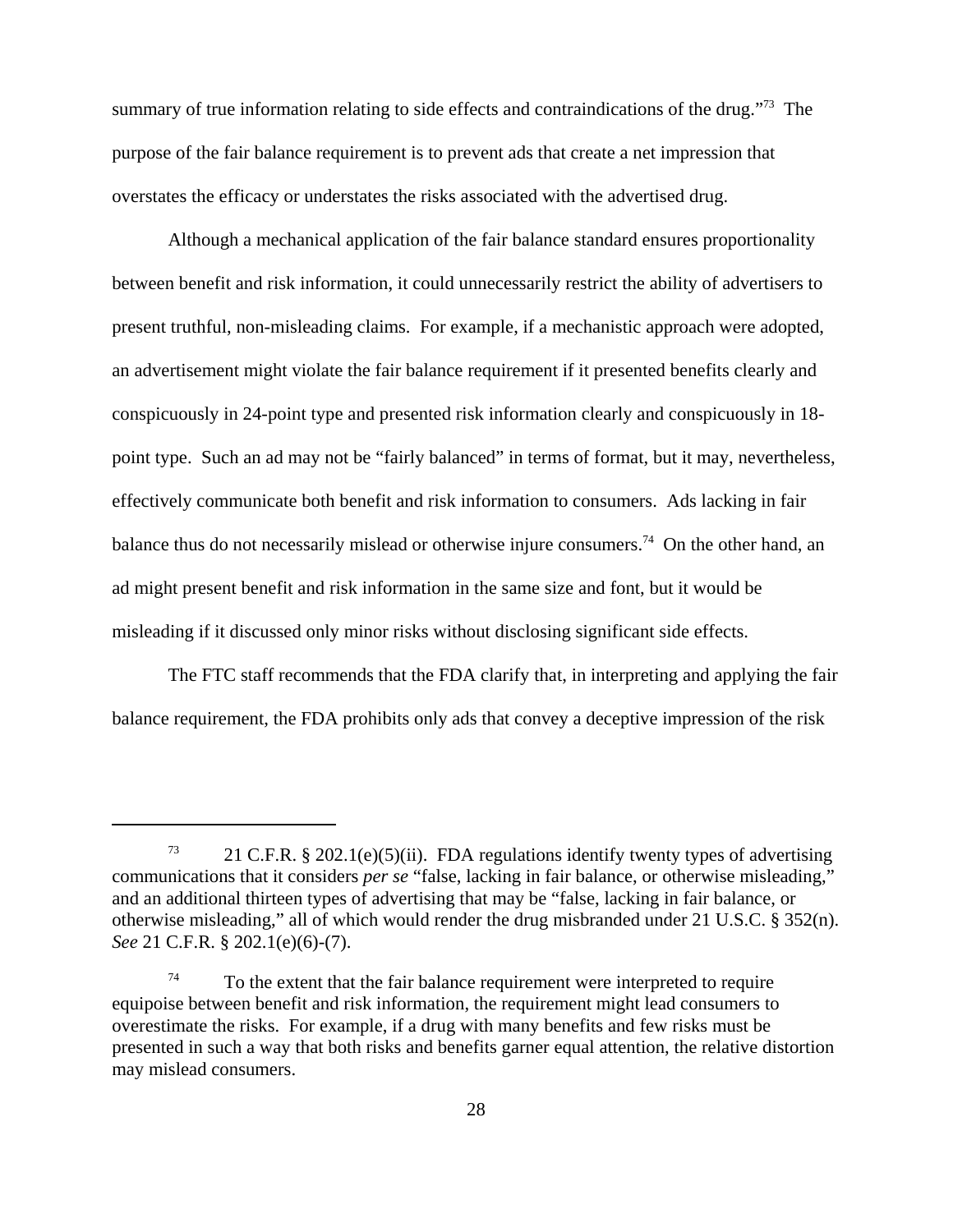or benefits of a drug from the overall presentation of information, rather than those that fail to achieve a mechanistic balance between risk and benefit information.

# **C. Comparative DTC Advertising**

FDA regulations and practices may make it difficult for advertisers to engage in truthful, non-misleading comparative advertising, including comparative price advertising. For example, reminder ads, such as an ad reminding consumers to take an anti-depressant, are exempt from the brief summary requirement. Nonetheless, if truthful, non-misleading comparative price information is added to a reminder ad, then the ad must satisfy the FDA's brief summary requirement discussed above.<sup>75</sup> In 1996, FTC staff observed that this requirement may discourage advertisers from making comparative price claims in some ads.76

We continue to believe that restrictions and burdens on truthful, non-misleading comparative advertising merit careful consideration.<sup>77</sup> Comparative advertising is an important

<sup>75</sup> *See* 21 C.F.R. § 200.200 (1994) (limited exemption from advertising and labeling requirements for reminder ads that communicate prescription drug price claims). The exemption is limited to ads whose "only purpose . . . is to provide consumers with information concerning the price charged for a prescription for a particular drug product." *Id.* The exemption apparently does not apply to comparative price claims or to comparative claims about economic factors other than price, such as the number of doctor visits required under one drug regimen as opposed to another.

<sup>76</sup> *FTC 1996 DTC Comment, supra* n.7. There is little need for such a requirement to prevent deception. Retail prescription drug price advertising has been allowed for years without such a requirement.

 $77$  For example, the FDA has extensive regulatory requirements even for price claims in reminder ads that are exempt from the brief summary requirement. Elements that must be disclosed, if the ad is to qualify as a reminder ad, include "the proprietary name of the drug product, if any; the established (generic) name of the drug product, if any; the drug product's strength [under certain conditions]; the dosage form; and the price charged for a prescription for a specific quantity of the drug product." In turn, the price stated in the advertisement must include "all charges to the consumer including, but not limited to, the cost of the drug product, professional fees, and handling fees, if any." 21 C.F.R. § 200.200.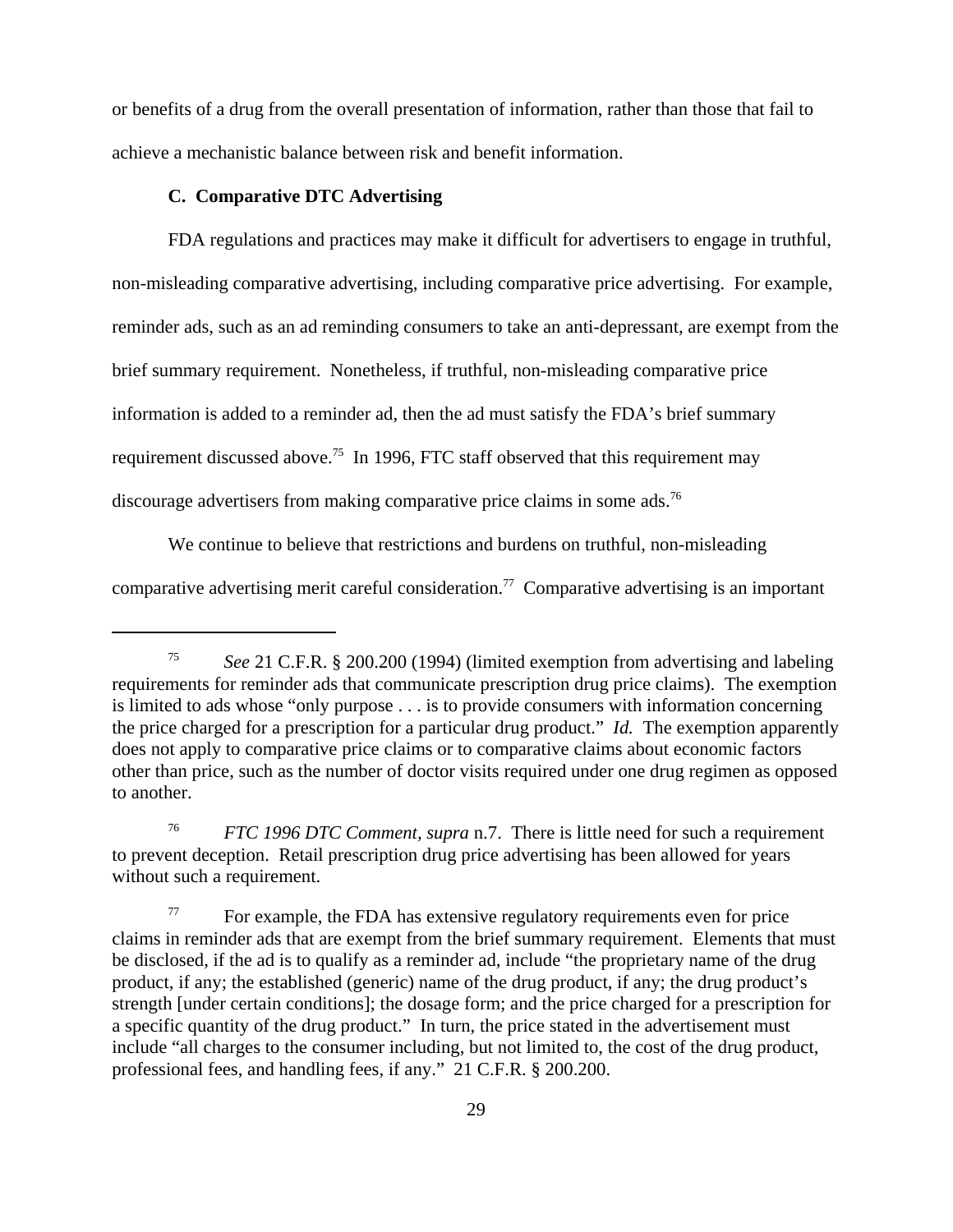source of information to consumers and assists them in making rational purchase decisions. It also encourages product improvement and innovation and can lead to lower prices in the marketplace,<sup>78</sup> certainly an important consideration in light of rising health care costs. For these economic benefit claims, the key question is the level of substantiation that should be required.<sup>79</sup> The Commission thus has encouraged companies to make truthful and non-misleading comparative claims, including comparative price claims, with appropriate disclosures to avoid deception.<sup>80</sup>

We recognize that advertisers may face difficult challenges in making truthful, nonmisleading comparative price claims in DTC advertising. For example, the prices that consumers pay for advertised drugs may vary widely because many consumers do not directly pay some or all of the cost of their drugs,  $81$  although a substantial minority of them do  $82$  and thus

<sup>79</sup> *See Comments of the Staffs of the Bureaus of Economics and Consumer Protection of the Federal Trade Commission in the Matter of Pharmaceutical Marketing and Information Exchange in Managed Care Environments*, Docket No. 95N-0228 (Jan. 16,1996) *available at* www.ftc.gov/be/v960002.htm.

<sup>80</sup> Federal Trade Commission Statement of Policy Regarding Comparative Advertising, 16 C.F.R. § 14.15 (1979).

<sup>81</sup> According to the FDA's survey, most consumers did not look for additional information about cost after seeing a DTC ad. As Dr. Aikin pointed out, however, this result may reflect "the fact that cost information is not that readily available." K. Aikin (FDA), *Directto-Consumer Advertising of Prescription Drugs, 1999-2002: Preliminary Patient Survey Results*, presentation for DTC Public Meeting, transcript at 26 (Sept. 22, 2003), *transcript available at* www.fda.gov/cder/ddmac/DTCmeeting2003.html.

<sup>82</sup> *See, e.g.*, The Henry J. Kaiser Family Foundation, *Prescription Drug Trends: A Chartbook Update* 3 (2001) ("About 23% of the non-elderly population (those under age 65) lacked insurance coverage for prescription drugs in 1996, consisting mostly of those without any health insurance at all."). Moreover, even for those who have insurance, classes of drugs such as drugs used for cosmetic purposes may not be covered.

 $78$  For a more complete discussion of the benefits of comparative advertising, see *FTC 1996 DTC Comment, supra* n.7.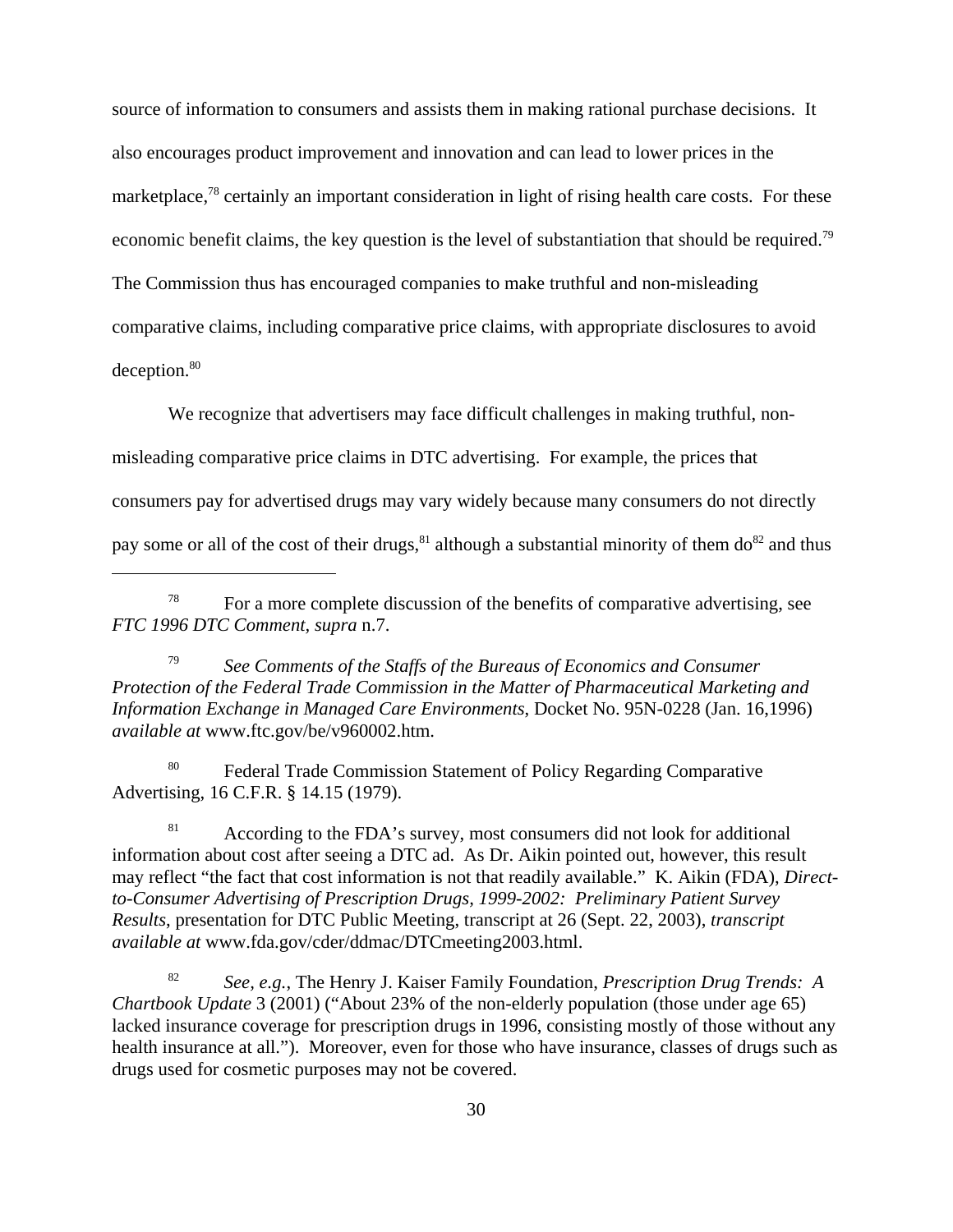may be responsive to prescription drug pricing.<sup>83</sup> Nevertheless, if an advertiser can make the truthful, non-misleading claim that its advertised drug is less expensive than a competing drug, such as representing that its drug requires fewer doctor visits or fewer complementary treatments, then consumers and competition will benefit if such a claim is not prohibited or deterred. The FTC staff therefore recommends that the FDA carefully examine its regulations and policies to ensure that advertisers are able to make truthful, non-misleading comparative claims, including comparative price or other related cost claims, in DTC advertising.

# **D. Endorsements and Testimonials**

One trend in DTC advertising in the last five years is the growing use of endorsers, particularly celebrities, as an element in advertising campaigns. Celebrity endorsers - - such as Joan Lunden (Claritin), Jennie Garth (Imitrex), Jack Nicklaus (Altace), and Rafael Palmeiro (Viagra) - - increasingly appear in DTC ads. The use of endorsers raises issues such as whether the endorser must have personally used and benefitted from the product and whether the

<sup>83</sup> A. Sorensen, *An Empirical Model of Heterogeneous Consumer Search for Retail Prescription Drugs*, National Bureau of Economic Research Working Paper 8548 (2001) (estimating that approximately five to ten percent of consumers search for lower drug prices at retail pharmacies, with price-shopping more common for medications that consumers purchase for continuing treatment), *available at* www.stanford.edu/~asorense/papers/search.pdf; *see also* A. Sorensen, *Equilibrium Price Dispersion in Retail Markets for Prescription Drugs*, 108 J. Pol. Econ. 833, 834 (2000):

The central finding of this study is that observed price distributions are consistent with the predictions of models based on consumer search. The empirical approach hinges on the observation that incentives to price-shop are strongest for prescriptions that must be purchased frequently, such as medications used to treat chronic conditions. . . . This prediction is found to be true in the data. . . .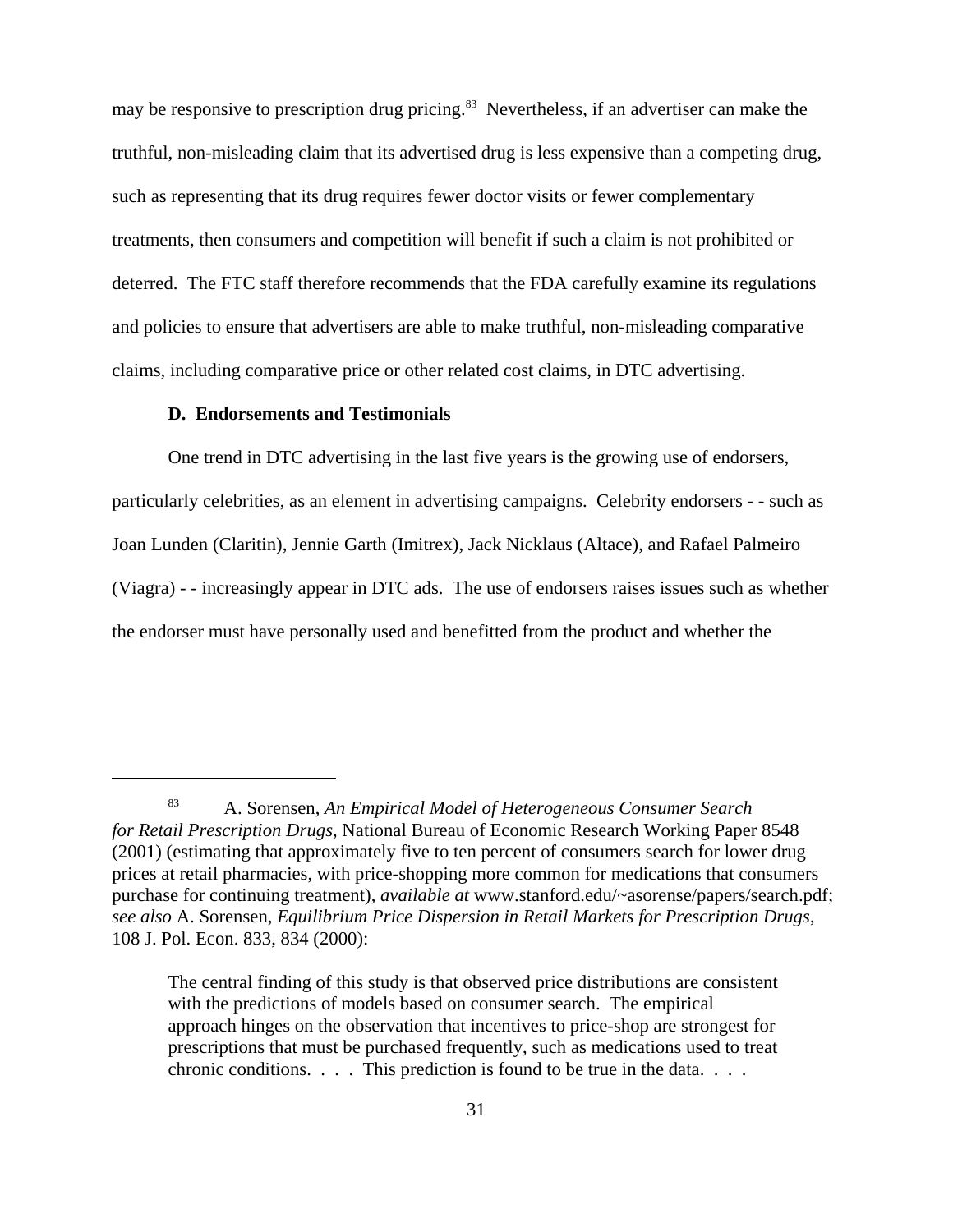advertisement must disclose that the endorser has received compensation for appearing in a particular ad or for mentioning the product in an interview or talk show appearance.<sup>84</sup>

Since 1975, the Commission has had guidelines governing advertisers' use of endorsements and testimonials, including expert and celebrity endorsements. The FTC's Guides Concerning the Use of Endorsements and Testimonials in Advertising<sup>85</sup> are designed to assist advertisers in conforming their endorsement and testimonial advertising practices to the requirement of Section 5 of the FTC Act that they not be deceptive or unfair.

The Guides state, for example, that endorsements must always reflect the honest opinions, findings, beliefs, or experience of the endorser.<sup>86</sup> Endorsements may not contain any representations that would be deceptive, or could not be substantiated if made directly by the advertiser.<sup>87</sup> An expert endorser must have the expertise that he or she is represented as possessing. An expert endorsement must be supported by an actual exercise of his or her expertise. This means that the expert's evaluation of the product must have been at least as

<sup>87</sup> *Id.*

<sup>84</sup> *See, e.g.,* M. Petersen, *Heartfelt Advice, Hefty Fees*, N.Y. Times (Aug. 11, 2002) (noting payment to Ms. Lauren Bacall for mentioning a friend's use of Novartis' Visudyne during an appearance on the *Today* television show); M. Petersen, *CNN to Reveal When Guests Promote Drugs for Companies*, N.Y. Times (Aug. 23, 2002) (reporting CNN's adoption of policy to query interviewees who will speak about medical issues whether they are being paid to promote a product).

<sup>&</sup>lt;sup>85</sup> 16 C.F.R. Part 255. The Guides were promulgated under the Federal Trade Commission Act ("FTC Act"), 15 U.S.C. §§ 41-58. The Guides are interpretations of laws administered by the Commission. To challenge a claim inconsistent with the Guides, the Commission would have to prove that it was unfair or deceptive in violation of the FTC Act.

 $^{86}$  16 C.F.R. § 255.1(a).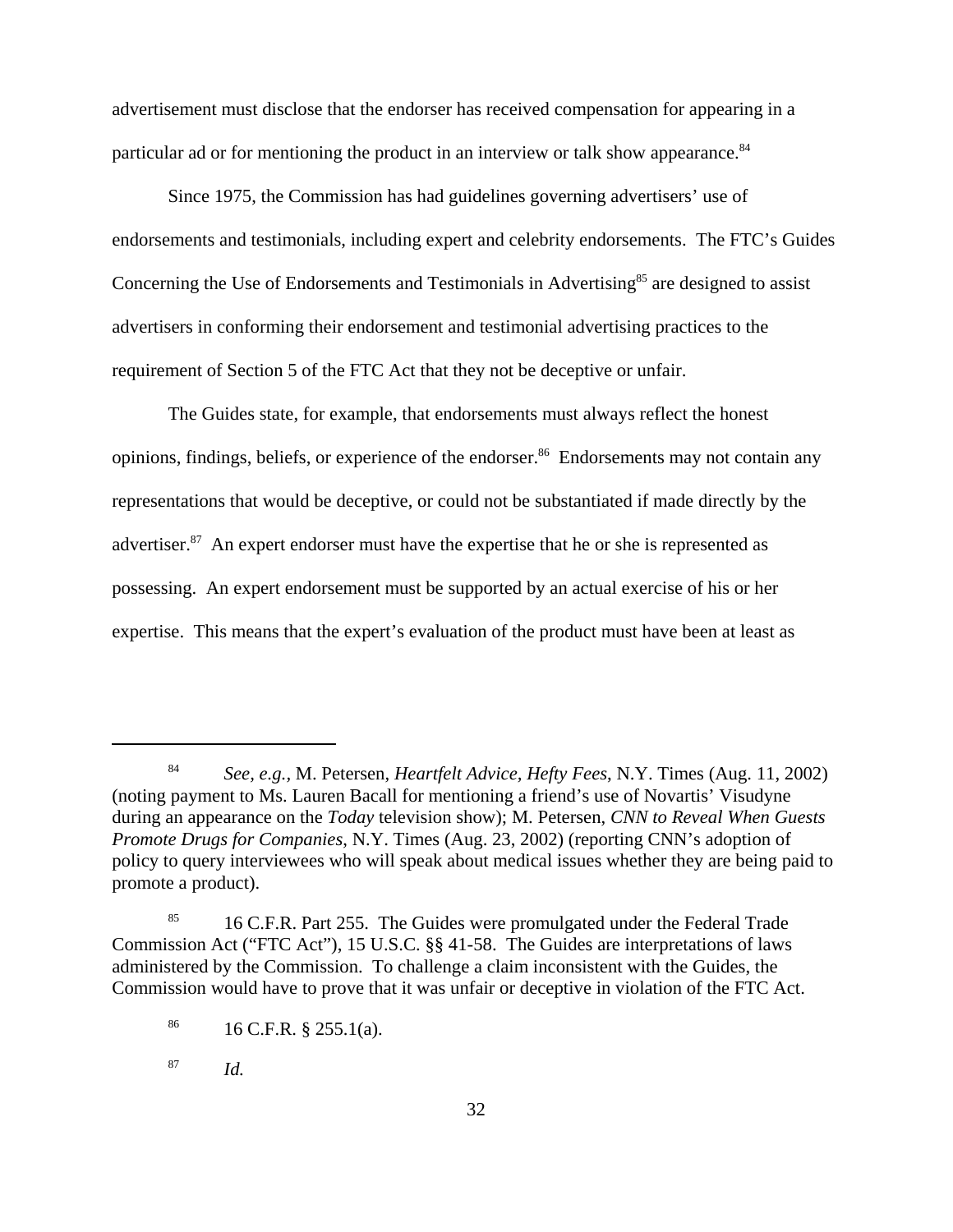extensive as someone with the same degree of expertise would normally need to conduct to support the conclusions presented.<sup>88</sup>

The Guides also contain provisions that may be especially relevant to the use of celebrities to endorse prescription drugs. The Guides require that a material connection between an endorser and the seller of an advertised product -- that is, a connection that might materially affect the weight or credibility of the endorsement but that the consumer would not reasonably expect -- must be disclosed.<sup>89</sup> By the same token, the Guides recognize that consumers expect that experts or celebrity advertisers have been paid for their endorsement, unless the ad represents otherwise.<sup>90</sup>

Both consumers and advertisers would benefit if the FDA applied the same approach with respect to endorsements and testimonials in advertising for prescription drugs as the FTC applies to those in advertising for other products, including OTC drugs. The differences between prescription and OTC drugs do not warrant different treatment with respect to endorsements and testimonials in ads for the two types of products. Moreover, because prescription drugs and OTC drugs may treat the same conditions, having the same rules apply to endorsements and

<sup>88</sup> 16 C.F.R. § 255.3(a)-(b); *see, e.g., Synchronal Corp.*, 116 F.T.C. 1189 (1993) (consent order) (holding both advertiser and expert endorsers liable for deceptive representations for a purported baldness remedy and cellulite treatment, and requiring expert to undertake an examination or test of a product at least as extensive as an expert in the field would normally conduct to support any endorsement).

<sup>89</sup> 16 C.F.R. § 255.5; *see, e.g., TrendMark Int'l, Inc.*, 126 F.T.C. 375 (1998) (consent order) (consumer endorsers' status as a distributor of weight loss product or as a spouse of a distributor is a "material connection" that must be disclosed); *Numex Corp.*, 116 F.T.C. 1078 (1993) (consent order) (expert endorser's status as corporate officer is "material connection" that must be disclosed).

 $^{90}$  16 C.F.R. § 255.5.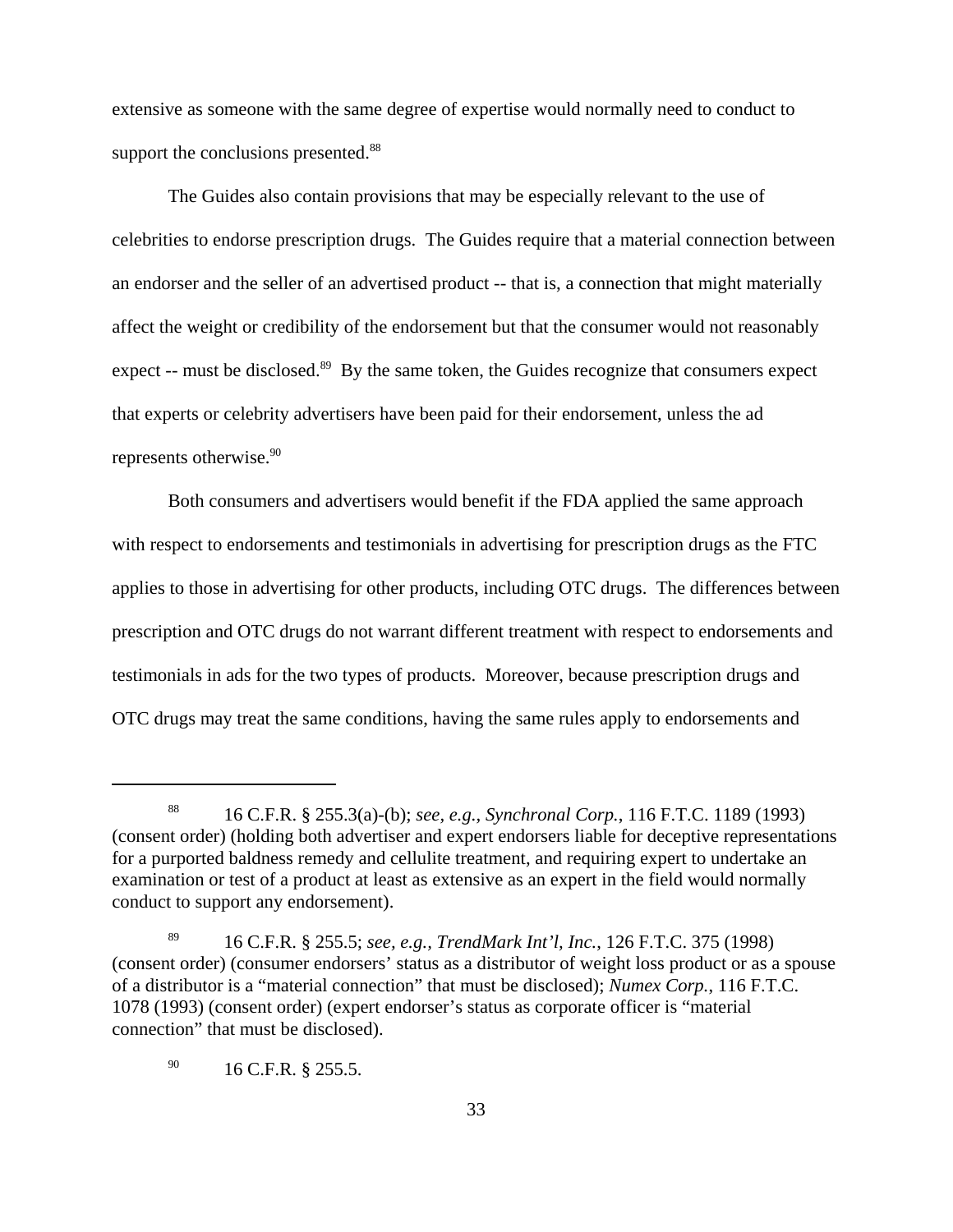testimonials in advertising for these products would create a more level playing field on which the sellers of these products can compete.

 We note that the Commission has announced that it will review the Guides Concerning the Use of Endorsements and Testimonials in Advertising.<sup>91</sup> The Commission reviews all of its rules and guides periodically to seek information about their costs and benefits as well as their regulatory and economic impact. The FTC staff encourages the FDA and others interested in the use of endorsements and testimonials in DTC advertising to submit comments to the Commission during this regulatory review.

### **E. Internet Advertising**

The Internet is a valuable resource for consumers looking for information about prescription drugs. According to a Pew Internet Project survey conducted in March 2002, 73 million American adults (62% of Internet users surveyed) use the Internet to look for health information.<sup>92</sup> About two out of three of these users (64%) searched for information about prescription drugs, and more than half checked the Internet before visiting a doctor.<sup>93</sup> According

<sup>91</sup> *See* 68 Fed. Reg. 2465 (Jan. 17, 2003). As part of this review, the Commission seeks comment as to whether its regulations and policy statements should be eliminated, retained, or retained with modifications to reflect changes in the marketplace, technology, or other considerations.

<sup>92</sup> Pew Internet Project*, Vital Decisions: How Internet Users Decide What Information to Trust When They or Their Loved Ones Are Sick* (2002), *available at* www.pewinternet.org/reports/reports.asp?Report=59&Section=ReportLevel1&Field=Level1ID  $&ID=259.$ 

<sup>93</sup> *Id.*; *see also* C. Rothkopf (Time Inc.), *The DTC Information Process*, presentation for DTC Public Meeting (Sept. 22, 2003), *available at* www.fda.gov/cder/ddmac/P1Rothkopf/index.htm (noting usage of pharmaceutical companies' websites as a source of information for disease conditions and treatments); A. Goldhammer (Pharmaceutical Research and Manufacturers of America), *The Internet and Useful Patient Information*, presentation for DTC Public Meeting (Sept. 23, 2003), *available at*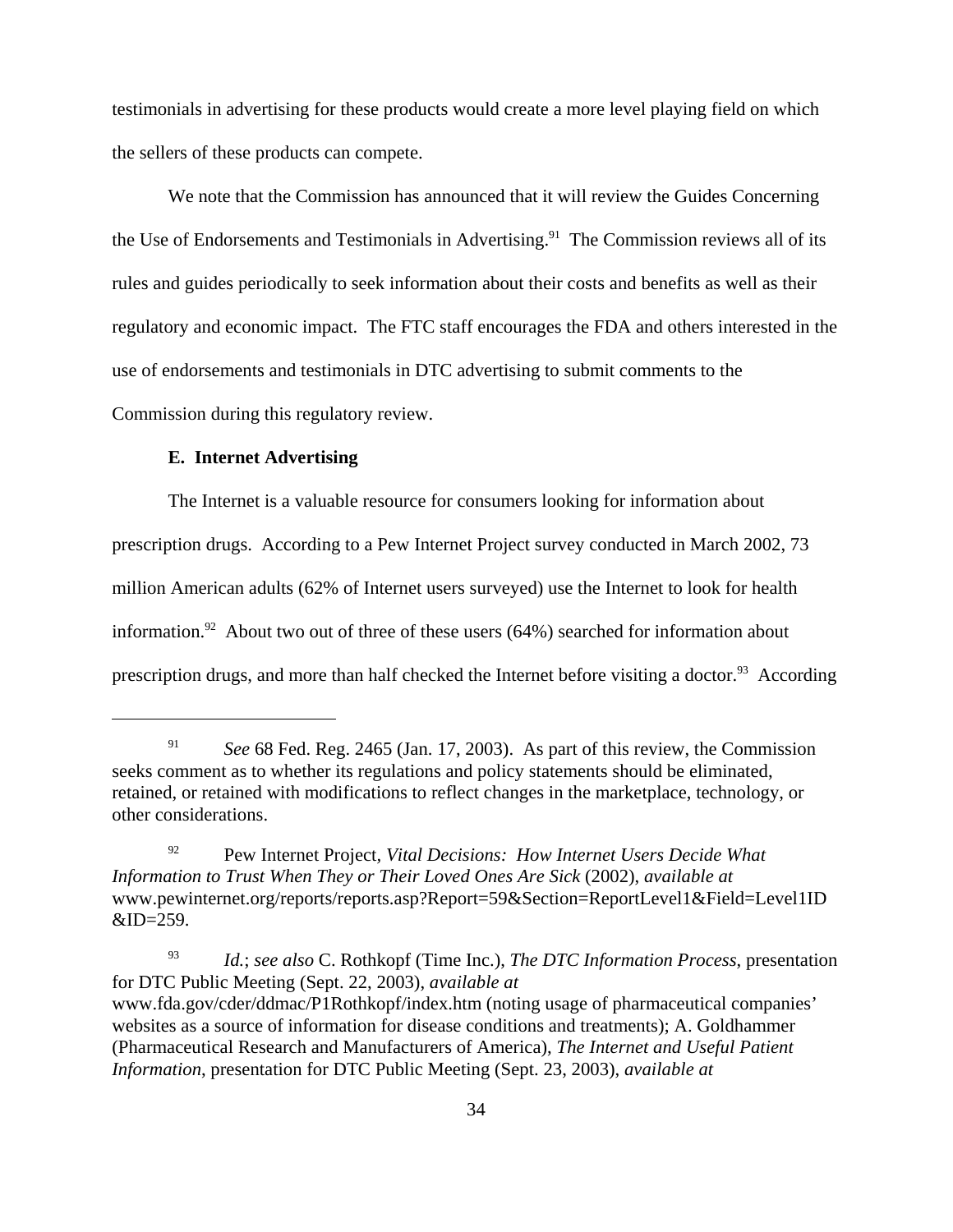to the FDA's 2002 DTC advertising survey, as noted above, 38% of those surveyed cited the Internet as a source of information, up from  $18\%$  in the previous survey in  $1999$ .<sup>94</sup>

Prescription drugs can be advertised to consumers via the Internet in several ways. Aside from company websites, manufacturers can advertise elsewhere on the Internet by such means as banner ads, interstitials, pop-up ads, and e-mails.

Internet websites should be treated as DTC advertising, unless the site is also used to sell products or contains other indicia of labeling.<sup>95</sup> We believe that the FDA may be able to provide consumers with additional protection – and manufacturers with greater certainty – by spelling out basic guidelines for websites in a guidance document.<sup>96</sup> We recommend that these websites include the same brief summary information that all other DTC advertising would include under our recommendations above.<sup>97</sup> If the FDA decides to retain its distinction between the brief summary requirements for DTC print and broadcast ads, then we recommend that the standards

<sup>95</sup> For discussion of whether to characterize Internet websites as advertising or labeling, see, e.g., P. Moore & M. Newton, *Prescription Drug Advertising on the Internet: A Proposal for Regulation*, 2 W. Va. J.L. & Tech. 1.1 (1998), *available at* www.wvu.edu/~wvjolt/Arch/Moore/Moore.htm; L. Brannon, *Regulating Drug Promotion on the Internet*, 54 Food & Drug L.J. 599 (1998); P. Reichertz, *Legal Issues Concerning the Promotion of Pharmaceutical Products on the Internet to Consumers*, 51 Food & Drug L.J. 355 (1996); M. Scheineson, *Legal Overview of Likely FDA Regulation of Internet Promotion*, 51 Food & Drug L.J. 697 (1996).

www.fda.gov/cder/ddmac/P7Goldhammer/index.htm (citing Nielsen/Net Ratings data that over 12 million consumers went to pharmaceutical manufacturers' websites during the first quarter of 2003).

<sup>94</sup> FDA Survey, *supra* n.8.

<sup>&</sup>lt;sup>96</sup> The FDA previously sought comment on treatment of the Internet, 60 Fed. Reg. 42,581 (Aug. 16, 1995), but has not issued guidance.

<sup>97</sup> For discussion of the FTC staff's recommendations regarding the requirements applicable to DTC advertising in print media, see *supra* Section III.A.2.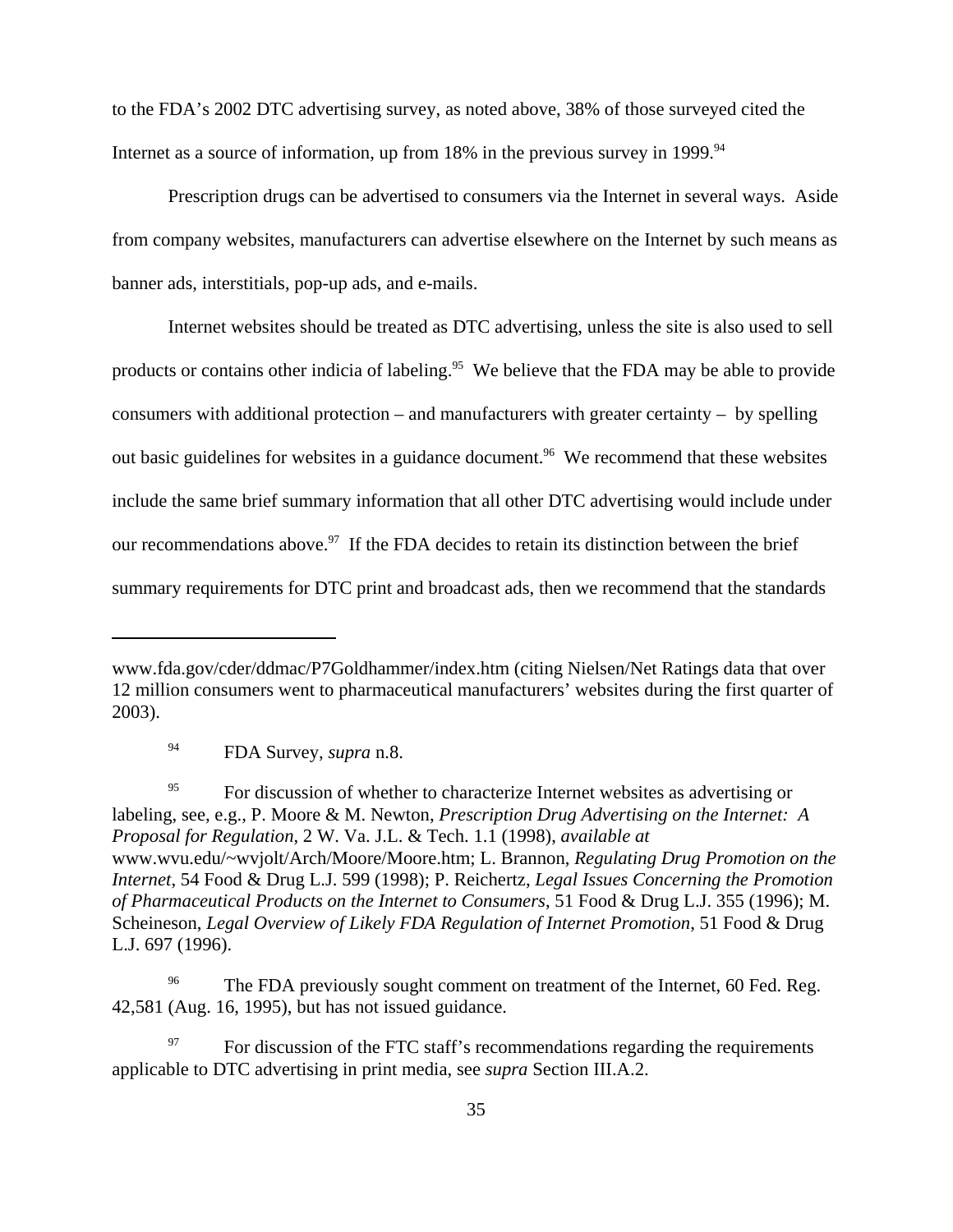for print ads apply to websites: both media allow the communication of more information in text in a manner that broadcast advertisements do not.<sup>98</sup>

We recognize that disclosure requirements for websites are more complicated than for traditional media. Among other things, websites can link to information on other web pages in the same domain or to other websites. Information on a web page may not be visible unless the reader scrolls down.<sup>99</sup> Moreover, the Internet can accommodate both static, text-based presentations as well as multimedia presentations that are more akin to broadcast advertisements.

The FDA may wish to consider developing an approach to the Internet that would require or encourage manufacturers to ensure that websites have certain minimum elements. For example, if a company website provides information about the benefits of a drug, the major statement of risks should be on the first web page that discusses its benefits, accompanied by an appropriate link to a source of more complete risk information that may be located elsewhere on the website. Consumers thus would receive the most important risk information about the advertised drug, with easy and ready access to more complete risk information, if they are interested in such information.

For other Internet advertisements, such as banner ads or pop-up ads, many ads in these formats will be reminder ads or help-seeking ads. These ads need not include a brief summary,

<sup>&</sup>lt;sup>98</sup> In contrast to the print medium, large amounts of information can be presented on a website at very low cost.

<sup>&</sup>lt;sup>99</sup> For a discussion of issues pertaining to Internet advertising and disclosures generally, see *Dot Com Disclosures: Information about Online Advertising* (Federal Trade Commission Staff Working Paper), *available at* www.ftc.gov/bcp/conline/pubs/buspubs/dotcom/index.html.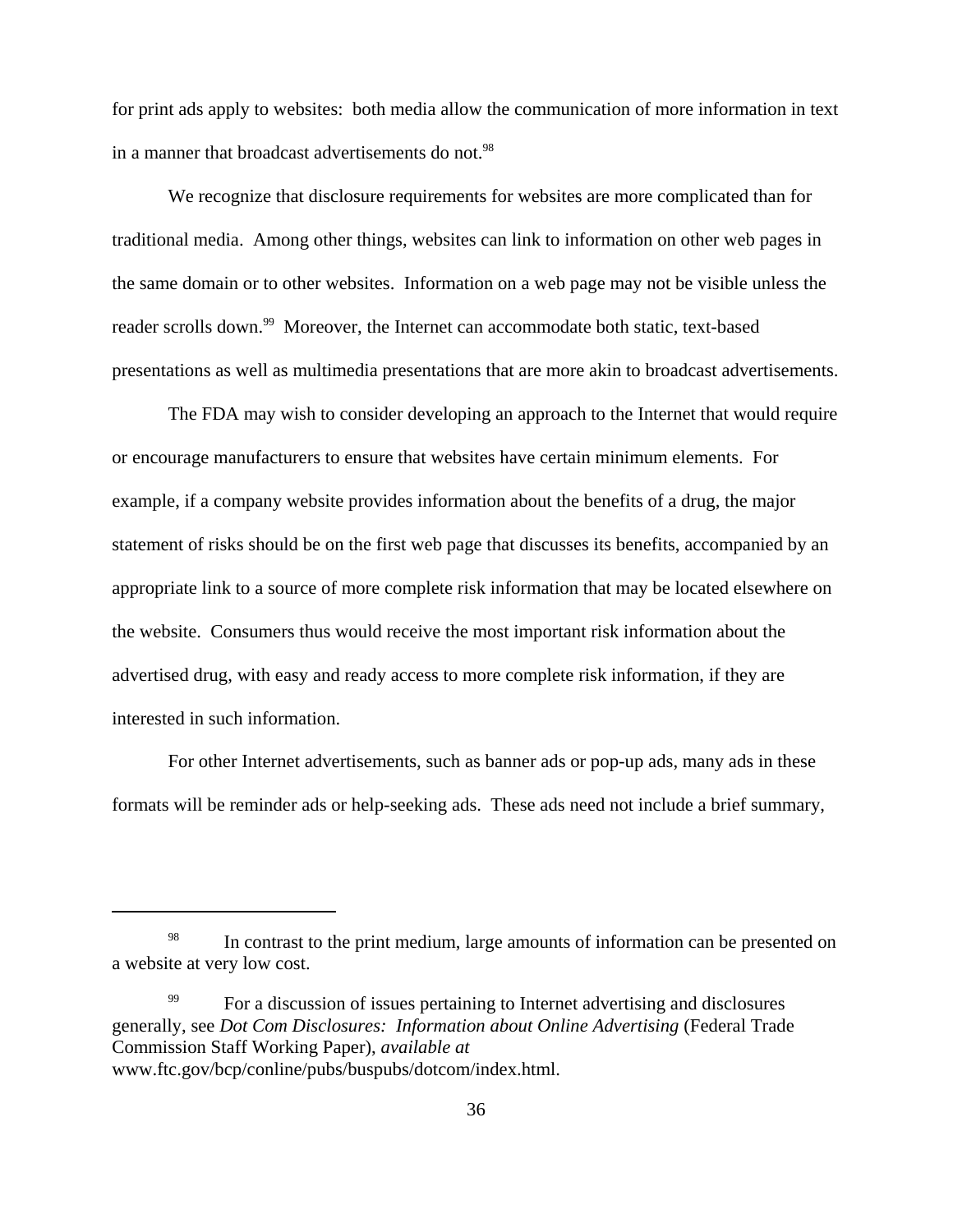consistent with the current treatment of similar ads in other media.100 Other ads in these formats should be required to disclose the brief summary information to the same extent as ads in other media. Here, however, advertisers should be able to satisfy this requirement by sending consumers who click on the banner ad or pop-up ad to the first web page on the company's website that discusses the benefits of the drug, that is, the web page that will have the major statement of risks and an appropriate link to more complete risk information. Sending consumers who receive DTC ads online – who, by definition, have Internet access – to a web page with a major statement of risks and an appropriate link to more complete risk information should satisfy the brief summary requirement.<sup>101</sup> Similarly, advertisers should be able to meet the brief summary requirement for commercial email by including an appropriate disclosure that additional information is available on a specific page of a website.

### **IV. Conclusion**

DTC advertising can play an important role in providing information about prescription drugs that may spur consumers to seek help for a previously untreated condition, encourage them to talk with a doctor about a new drug, or otherwise take a more proactive role in minding their health. We therefore encourage the FDA to examine ways to facilitate the flow of truthful, nonmisleading information in DTC advertising in a manner that is easy for consumers to understand and access.

<sup>100</sup> *See supra* n.50.

<sup>101</sup> *See* FDA, *Guidance for Industry: Consumer-Directed Broadcast Advertisements*, at 2-3. (Aug. 9, 1999), *available at* www.fda.gov/cder/guidance/1804fnl.htm.